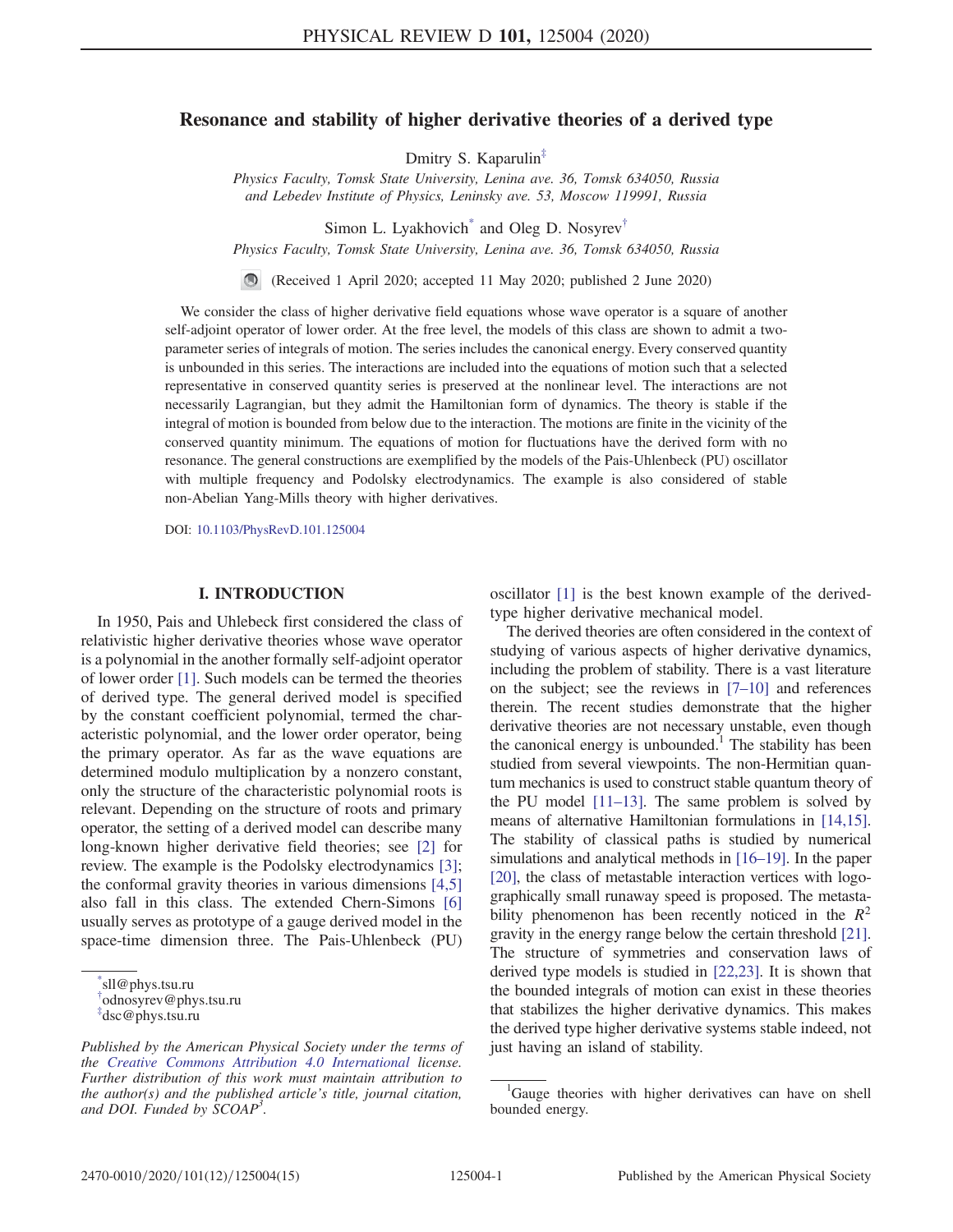The conclusions about the stability of higher derivative models are mostly related to the theories with simple roots of a characteristic polynomial. The models with multiple characteristic polynomial roots usually demonstrate instability already at the free level. The simplest example of this phenomenon is provided by the fourth order PU oscillator with a multiple frequency. The oscillations resonate, so the motion is unbounded. The theory with resonance has a bounded from below the integral of motion, though it does not lead to stability [\[24\].](#page-13-12) The alternative Hamiltonian formulations for PU model with resonance are canonically equivalent, and all the possible Hamiltonians are unbounded [\[14\].](#page-13-7) The multiple root in the characteristic polynomial has been previously considered as a indication of instability unless the corresponding degree of freedom is a pure gauge. As the example of this phenomenon we mention the extended Chern-Simons theory with a multiplicity two zero root which is stable due to the gauge invariance [\[23\].](#page-13-13)

In papers [\[25](#page-13-14)–27], the problem of inclusion of stable interactions is studied from the viewpoint of consistent deformation of equations of motion and conserved quantities. It is demonstrated that the higher derivative theories admit the class of interactions such that preserve a selected conserved quantity of the free model. If a bounded from below quantity is conserved at the interacting level, the dynamics of the nonlinear theory is stable. The interacting equations are non-Lagrangian, but the dynamics is explicitly covariant, and it still admits the Hamiltonian formulation. For construction of interaction, it is critical that the free theory is stable. The interaction just preserves the model stability. In the class of derived theories with resonance at the free level, the free evolution is unbounded. This means that the interactions have to stabilize originally unstable theory. The phenomenon of stabilization of dynamics by the interaction is well-known in the theories without higher derivatives. For example, the motions of mechanical system can bounded in the vicinity of the unstable equilibrium position once the higher order corrections are accounted for the energy.

In the present paper, we construct the stable interactions for the class of higher derivative theories of derived type with a single multiplicity two root of the characteristic polynomial. The wave operator of the general model is given by the square of another formally self-adjoint operator of lower order. The simplest model is the PU oscillator with a resonance solution at the free level. We exploit the idea of stabilization of dynamics by means of interaction. We demonstrate that the interactions can be introduced such that the unbounded energy of the free model becomes bounded from below on the account of the interactions. The dynamics turns out stable in the vicinity of the energy minimum just by the reasons of energy conservation. The equations of motion for fluctuations have derived type without a resonance. The motions are stable in

the range of energies below a certain level. Above this level, the dynamics becomes singular. All the proposed stable interactions are non-Lagrangian, but the equations still admit a Hamiltonian formulation. The theory of small fluctuations in the vicinity of stationary solution is Hamiltonian with a bounded Hamiltonian.

The general construction is illustrated by two examples: the PU oscillator with a multiple frequency, and Podolsky electrodynamics. For the PU oscillator, we detail the structure of the conserved quantities at the free and interacting level. We notice that the free theory admits a twoparameter series of conserved quantities. The canonical energy is included in the series. All the conserved quantities in the series are unbounded. The particular class of interactions that preserves a selected representative in the series of conserved quantities is proposed. If the interaction makes the integral of motion bounded, the nonlinear model turns out stable. The equations of motion for small fluctuations and the upper bound are identified for the energy such that the model admits the stable paths. The Podolsky electrodynamics provides a field-theoretical example of a similar phenomenon. In this higher derivative theory with unbounded energy of free model, we find the class of stable interactions with complex scalar field. The non-Abelian generalization of the proposed interactions are discussed.

The article is organized as follows. In the next section, we consider the conservation laws of the free PU model with multiple frequency. We construct a two parameter series of integrals of motion which includes the canonical energy. The general representative in the series can be interpreted as the energy of a certain model without higher derivatives. Proceeding from this interpretation, we construct the class of stable interactions that correspond to the (not necessary Lagrangian) theory with higher derivatives. In Sec. [III,](#page-3-0) we observe that the theories with bounded energy are stable in certain sense. We identify all the equilibrium positions of theory. The equilibrium position at the origin is unstable, while the additional equilibrium positions can be stable. The motions are biharmonic oscillations in the vicinity of the stable equilibrium positions. The oscillation frequencies are different. The estimate for the upper limit of energy is given such that leads to bounded trajectories. In Sec. [IV,](#page-7-0) we consider the issue of stability from the viewpoint of Hamiltonian formalism. It is shown that the interacting theory admits the Hamiltonian formulation with a bounded from below Hamiltonian. In Sec. [V,](#page-9-0) we consider the field theoretical example—the Podolsky electrodynamics. In Sec. [VI](#page-12-0), the further generalizations of the proposed constructions are discussed. In the Conclusion, we summarize the results.

## II. THE PU OSCILLATOR WITH A MULTIPLE **FREQUENCY**

<span id="page-1-0"></span>Consider the mechanical model with two coordinates  $x(t)$ ,  $y(t)$  and the action functional,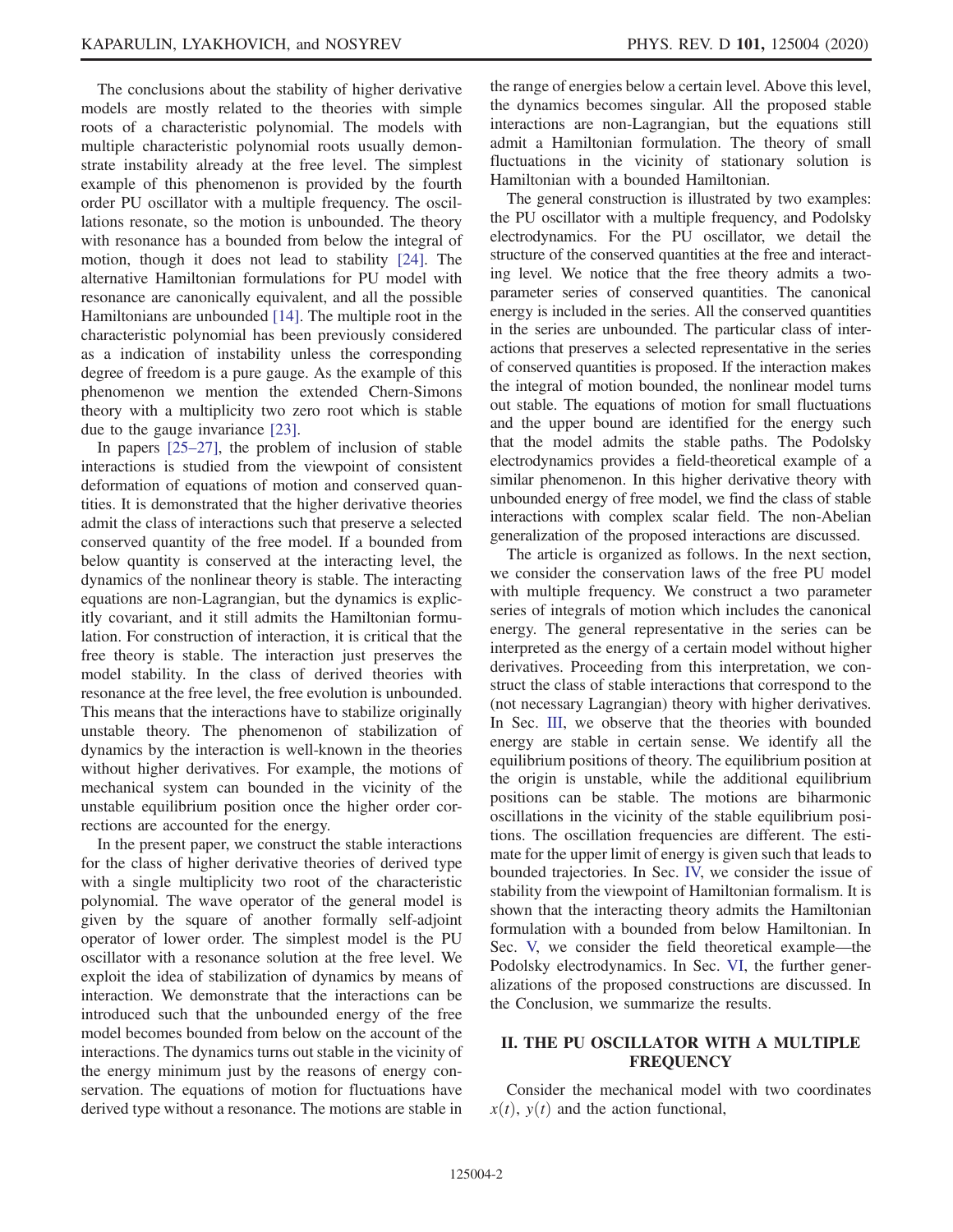$$
S[x(t), y(t)] = \int Ldt,
$$
  
\n
$$
L = m\left(\dot{xy} - \omega^2 \left(xy - \frac{1}{2}y^2\right) + \frac{1}{2}k(\dot{y}^2 - \omega^2 y^2)\right).
$$
\n(1)

<span id="page-2-4"></span>The action includes dimensionless parameter  $k$ , while  $m$  is a mass, and  $\omega$  is a frequency. The Lagrange equations read

$$
\frac{\delta S}{\delta x} = -m(\ddot{y} + \omega^2 y) = 0,
$$
  
\n
$$
\frac{\delta S}{\delta y} = -m(\ddot{x} + \omega^2(x - y)) - mk(\ddot{y} + \omega^2 y) = 0.
$$
 (2)

<span id="page-2-0"></span>These equations can be equivalently written as

$$
\ddot{y} + \omega^2 y = 0, \qquad \ddot{x} + \omega^2 x = \omega^2 y. \tag{3}
$$

Obviously, the parameter  $k$  drops out of the equations, while it cannot be excluded from the action by adding any total derivative to the Lagrangian. In this sense, the Eq. [\(3\)](#page-2-0) admit a one-parameter series of Lagrangians [\(1\)](#page-1-0). This simple observation has consequences: given the series of actions, any symmetry of the equations leads to the series of the conserved quantities constructed by Noether theorem. This series is important for the inclusion of stable interactions.

The linear equations [\(3\)](#page-2-0) obviously describe the resonating oscillations: y harmonically oscillates with the frequency  $\omega$ , while the oscillator equation for x includes the same frequency as in the solution for y. The latter is included as the "force" on the rhs of the equation for  $x$ . So the motion in the direction of  $x$  is unbounded at free level. A different interpretation is possible for the same system [\(3\)](#page-2-0): y can be considered as an auxiliary variable because it can be expressed in terms of x and  $\ddot{x}$ ,

<span id="page-2-1"></span>
$$
y = x + \frac{\ddot{x}}{\omega^2} + \frac{1}{m\omega^2} \left( k \frac{\delta S}{\delta x} - \frac{\delta S}{\delta y} \right) \approx x + \frac{\ddot{x}}{\omega^2}.
$$
 (4)

<span id="page-2-2"></span>The symbol  $\approx$  means the equality on the mass shell. Once the auxiliary variable  $y$  is excluded by means of  $(4)$ , the remaining coordinate x obeys a single fourth order equation of the derived type,  $\overline{a}$ 

<span id="page-2-3"></span>
$$
\dddot{x} + 2\omega^2 \ddot{x} + \omega^4 x = D^2 x = 0, \qquad D = \left(\frac{d^2}{dt^2} + \omega^2\right). \tag{5}
$$

It is the PU oscillator  $[1]$  with resonance. Equation  $(5)$ in itself comes from the action principle with higher derivatives,

$$
S_x[x(t)] = \int L_x dt,
$$
  
\n
$$
L_x(x, \dot{x}, \ddot{x}) = -\frac{1}{2\omega^2} (\ddot{x}^2 - 2\omega^2 \dot{x}^2 + \omega^4 x^2).
$$
 (6)

As we see, the model [\(1\)](#page-1-0) with any  $k$  is equivalent to [\(5\)](#page-2-2) at the level of equations of motion. The solutions, symmetries and conserved quantities are in one-to-one correspondence for the models [\(1\)](#page-1-0) and [\(6\)](#page-2-3). With this regard, one can consider [\(1\)](#page-1-0) and [\(6\)](#page-2-3) as two different representations of the same dynamics. The formula  $(4)$  expresses y in terms of the derivatives of x,  $\ddot{x}$ , while  $\dot{y}$  admits representation in terms of and  $\alpha$ <br>for  $\alpha$ <br>cons<br>same<br>deriv<br> $\dot{x}, \ddot{x}, \ddot{x}$ amics. The formula (4) expresses y in<br>s of x, x, while y admits representation<br> $y = \omega^{-2}x + x$ ,  $y = \omega^{-2}x + x \Leftrightarrow$ 

$$
y = \omega^{-2}\ddot{x} + x, \quad \dot{y} = \omega^{-2}\ddot{x} + \dot{x} \Leftrightarrow
$$
  
\n
$$
\ddot{y} = \omega^{-2}\ddot{x} + x, \quad \dot{y} = \omega^{-2}\ddot{x} + \dot{x} \Leftrightarrow
$$
  
\n
$$
\ddot{x} = \omega^2(y - x), \quad \ddot{x} = \omega^2(\dot{y} - \dot{x}). \tag{7}
$$

The substitution of y in terms of x and  $\ddot{x}$  takes Eqs. [\(2\)](#page-2-4)–[\(5\)](#page-2-2), and vice versa.

We shall seek for the stable interactions such that the equivalence still exists between the higher derivative representation and the first order form of this dynamics at the level of equations of motion. We shall not require, however, the higher derivative equations to remain Lagrangian upon inclusion of interactions. The key role for our construction is played by the series of conserved quantities parametrized by  $k$  involved [\(1\).](#page-1-0) All these conservation laws are generated by the same symmetry, as we have already mentioned.

<span id="page-2-5"></span>The action functional  $(1)$ , being essentially *k*-dependent, is invariant with respect to the time translations. The canonical energy of the model is the conserved quantity,

$$
J = m\left(\dot{x}\,\dot{y} + \omega^2\left(xy - \frac{1}{2}y^2\right) + \frac{1}{2}k(\dot{y}^2 + \omega^2y^2)\right). \tag{8}
$$

<span id="page-2-6"></span>This expression represents the energy in terms of the coordinates  $x$ ,  $y$ . It explicitly depends on the parameter  $k$ . Given the connection between  $y$  and  $x$  [\(4\),](#page-2-1) the conserved Given the connection between y and x (4), the conserved<br>quantity can be represented in terms of a coordinate x and<br>its higher derivatives,<br> $J = m \left\{ \omega^{-2} \dot{x} \ddot{x} - \frac{1}{2} \omega^{-2} \dot{x}^2 + \dot{x}^2 + \frac{1}{2} \omega^2 x^2 \right\}$ its higher derivatives,

$$
J = m \left\{ \omega^{-2} \dot{x} \ddot{x} - \frac{1}{2} \omega^{-2} \dot{x}^2 + \dot{x}^2 + \frac{1}{2} \omega^2 x^2 + \frac{1}{2} k ((\omega^{-2} \ddot{x} + \dot{x})^2 + \omega^2 (\omega^{-2} \ddot{x} + x)^2) \right\}.
$$
 (9)

<span id="page-2-7"></span>As is seen, the constant  $k$  is involved in the integral of motion, while the equation of motion [\(5\)](#page-2-2) is independent of  $k$ . This means that  $k$ -dependent and  $k$ -independent terms conserve separately, i.e.,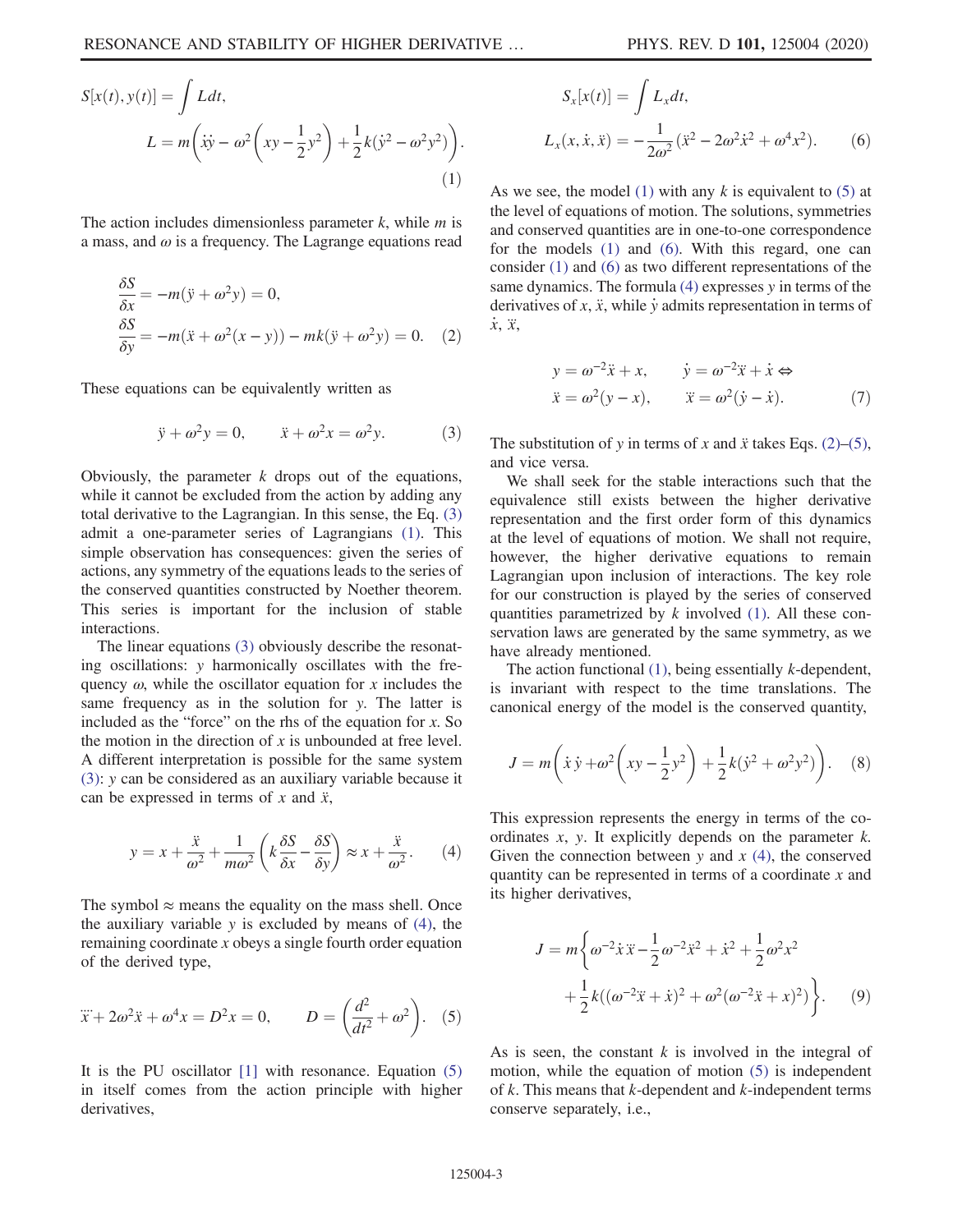PARULIN, LYAKHOVICH, and NOSYREV  
\n
$$
\frac{d}{dt}\left(\omega^{-2}\ddot{x}\ddot{x} - \frac{1}{2}\omega^{-2}\ddot{x}^2 + \dot{x}^2 + \frac{1}{2}\omega^2x^2\right) \approx 0,
$$
\n
$$
\frac{d}{dt}\left((\omega^{-2}\ddot{x} + \dot{x})^2 + \omega^2(\omega^{-2}\ddot{x} + x)^2\right) \approx 0.
$$
\n(10)

Equations [\(8\),](#page-2-5) [\(9\)](#page-2-6) determine a two-parameter series of the conserved quantities of the PU theory with resonance. Each representative in the series can be considered as the canonical energy of a certain representative of the action functional series [\(1\).](#page-1-0) This interpretation is not generally true at the higher derivative formalism [\(5\)](#page-2-2). The canonical energy of the higher derivative theory [\(6\)](#page-2-3) corresponds to the first entry in the series [\(9\)](#page-2-6).

The integrals of motion [\(10\)](#page-2-7) do not result in the stability of the dynamics. The series [\(8\)](#page-2-5) involves the dynamical variable x in a linear way. Once x, y and  $\dot{x}$ ,  $\dot{y}$  admit independent initial data, the corresponding conserved quantity is obviously unbounded. As the classical energy does not have a minimum, one can expect the unbounded spectrum of Hamiltonian at quantum level, and the "Ostrogradski ghosts" emerge. Another reason is that the conservation law [\(8\)](#page-2-5) does not restrict the motion to the vicinity of the critical point  $x = y = 0$ . The general solution of the equations [\(2\)](#page-2-4) read

<span id="page-3-1"></span>
$$
x(t) = \omega A t \sin(\omega t + a) + B \sin(\omega t + b),
$$
  
\n
$$
y(t) = 2A \cos(\omega t + a),
$$
\n(11)

where  $A$ ,  $B$  and  $a$ ,  $b$  are the arbitrary integration constants. The amplitude of the first oscillation [\(11\)](#page-3-1) is linearly growing with time. The motion is finite only for the special solutions with  $A = 0$ . The substitution of the general solution [\(11\)](#page-3-1) into [\(8\)](#page-2-5) gives the expression for the conserved quantity in terms of initial data,

$$
J|_{x=x(t),y=y(t)} = 2\omega^2 (AB\sin(b-a) + (k-1)A^2). \quad (12)
$$

For any fixed value of the parameter k, the condition  $J =$ const does not restrict the amplitudes of oscillations. The motion is unbounded for any value of J. The latter fact explains the instability of model [\(5\)](#page-2-2) from the viewpoint of structure of its classical paths. Obviously, the absence of lower bound of the general representative of the energy series [\(8\)](#page-2-5) is a source of the instability. However, the stabilization of dynamics is possible upon the inclusion of interaction if the conserved quantity is bounded from below in a vicinity of the critical point.

<span id="page-3-4"></span>At the end of this section, we would like to make a remark on the role of the parameter  $k$  in the series of action functionals [\(1\)](#page-1-0) and integrals of motion [\(8\)](#page-2-5). Obviously, the different representatives in these series are connected by the coordinate transformation,

<span id="page-3-6"></span>where s is the real constant parameter. The transformation with  $s = -k$  brings k to zero in a general representative in [\(1\)](#page-1-0), [\(8\)](#page-2-5). In terms of the higher derivative description, this transformation does not correspond to any local change of the coordinate  $x$ . Instead, we have a nonlocal transformation,

$$
x \mapsto x' = x + \frac{1}{2}s(\omega^{-2}\ddot{x} + x),
$$
 (14)

which is not invertible in the class of local coordinate changes of the coordinate  $x$ . In particular, the variational principle [\(1\)](#page-1-0) with  $k \neq 0$  does not correspond to any variational principle with higher derivatives and single dynamical variable  $x$ . This fact has several consequences at the nonlinear level and in the Hamiltonian formalism, which are discussed in the next two sections.

## III. STABLE INTERACTIONS

<span id="page-3-0"></span>In this section, we consider the inclusion of interaction in the Lagrangian  $(1)$  such that the coordinate  $y$  can be still excluded on shell in terms of x,  $\dot{x}$ ,  $\ddot{x}$ , though not necessarily in the same way as it has been done in the free theory [\(4\)](#page-2-1). This would mean that the interactions in the first order theory [\(1\)](#page-1-0) correspond to the local interactions in the higher derivative equation [\(5\)](#page-2-2), though the interaction vertex is not necessarily Lagrangian in the higher derivative setup.

<span id="page-3-2"></span>The simplest option is to consider the class of interactions in the model  $(1)$  where the coordinate y is expressed from the same combination of the Lagrangian equations as in the free theory [\(4\).](#page-2-1) In the slightly different wording, this means that at the interacting level, the same linear combination of Lagrangian equations defines y as function of x,  $\dot{x}$ ,  $\ddot{x}$ ,

$$
y - f(x, \dot{x}, \ddot{x}) = \frac{1}{m\omega^2} \left( \frac{\delta S}{\delta y} - k \frac{\delta S}{\delta x} \right),\tag{15}
$$

<span id="page-3-5"></span>where  $f(x, \dot{x}, \ddot{x})$  is a function of the coordinate x and its derivatives. This function can be nonlinear, unlike the free model [\(4\).](#page-2-1) The most general Lagrangian that has the property [\(15\)](#page-3-2) reads

$$
L = m\left(\dot{x}\,\dot{y} - \omega^2\left(xy - \frac{1}{2}y^2\right) + \frac{1}{2}k(\dot{y}^2 - \omega^2y^2) + \right.
$$
  
+  $U(x, \dot{x}) + V(z, \dot{z})$  (16)

<span id="page-3-3"></span>where  $U(x, \dot{x})$ ,  $V(z, \dot{z})$  are the functions of the variables x,  $z \equiv x + ky$  and its first time derivatives  $\dot{x}, \dot{z}$ . The interaction potentials U, V are assumed at least cubic in the variables. It terms of the potentials, the coordinate y is defined on shell as follows:

$$
x \mapsto x' = x + \frac{1}{2}sy, \qquad y \mapsto y' = y, \qquad (13) \qquad y = f(x, \dot{x}, \ddot{x}) \equiv \frac{1}{\omega^2} \left( \ddot{x} + \omega^2 x + k \left( \frac{\partial U}{\partial x} - \frac{d}{dt} \frac{\partial U}{\partial \dot{x}} \right) \right). \tag{17}
$$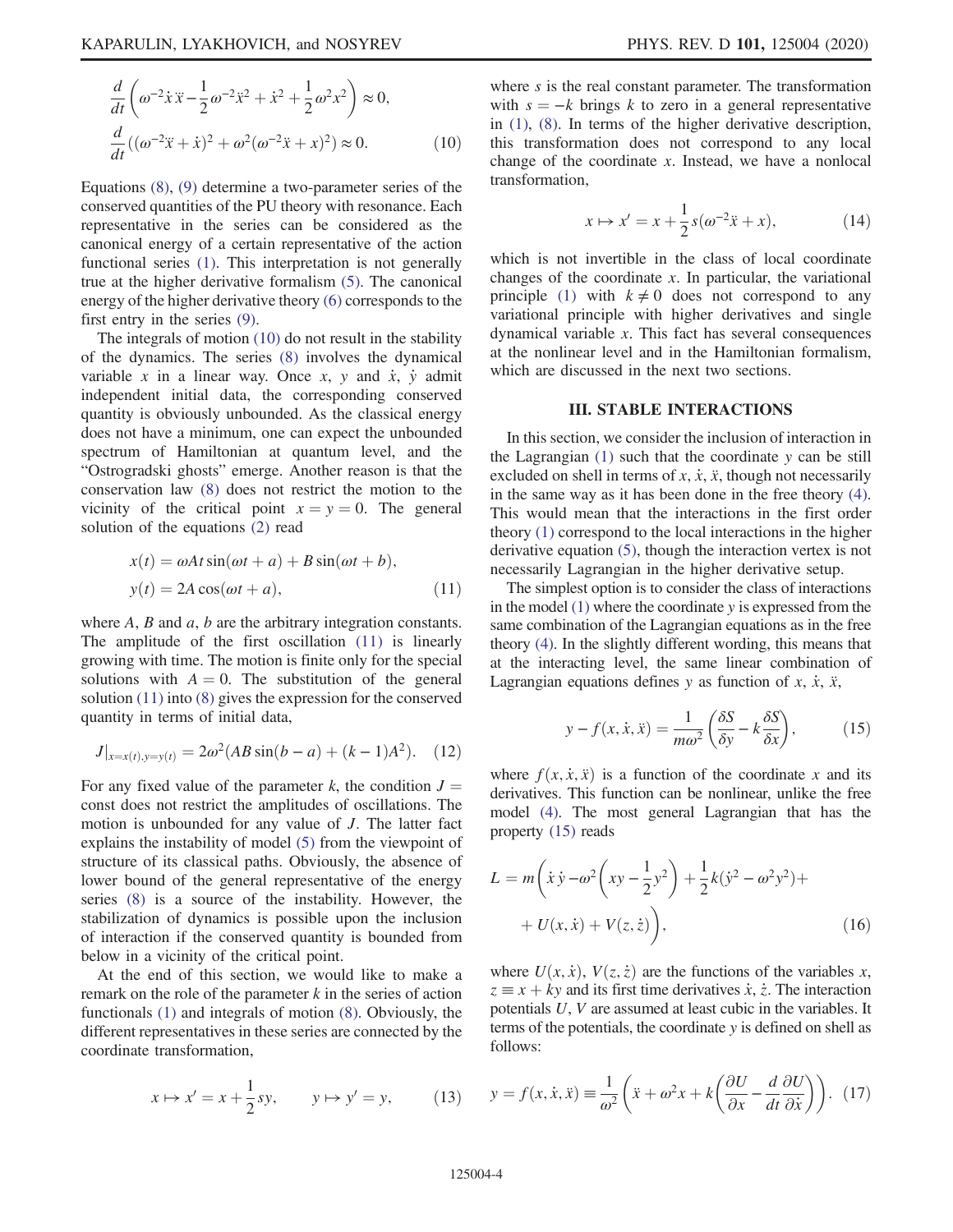<span id="page-4-0"></span>The function  $V(x, \dot{x})$  does not contribute to this equation. The higher derivative equation of motion for a single coordinate  $x$  has the following form:

$$
\frac{1}{\omega^2} \left( \frac{d}{dt^2} + \omega^2 \right)^2 x + \left( (k - 1) + \frac{k}{\omega^2} \frac{d^2}{dt^2} \right) \left( \frac{\partial U}{\partial x} - \frac{d}{dt} \frac{\partial U}{\partial \dot{x}} \right) - \left( \frac{\partial V}{\partial z} - \frac{d}{dt} \frac{\partial V}{\partial \dot{z}} \right) \Big|_{z = x + kf(x, \dot{x}, \ddot{x})} = 0,
$$
\n(18)

where the function  $f(x, \dot{x}, \ddot{x})$  denotes the right-hand side of Eq. [\(17\).](#page-3-3) The obtained equation is the obvious deformation of the free PU theory equation [\(5\)](#page-2-2). The class of interacting theories [\(5\)](#page-2-2) is not invariant with respect to the transformation [\(13\).](#page-3-4) This automatically means that the different representatives of the free action functional series [\(1\)](#page-1-0) give rise to different classes of interacting theories, which are unconnected to each other by any change of coordinates.

Only one representative of the integral of motion series [\(8\)](#page-2-5) conserves at the interacting level. It is given by the canonical energy of the action functional [\(16\),](#page-3-5)

$$
J = m\left\{\dot{x}\dot{y} + \omega^2 \left(xy - \frac{1}{2}y^2\right) + \frac{1}{2}k(\dot{y}^2 + \omega^2 y^2) + \dot{x}\frac{\partial U}{\partial \dot{x}} - U + \dot{z}\frac{\partial V}{\partial \dot{z}} - V\right\}.
$$
 (19)

This quantity admits representation in two equivalent forms. First, the quadratic form of this expression can be brought to the diagonal form. In so doing, we assume  $2$  that  $k(k-1) \neq 0$ ,

<span id="page-4-1"></span>
$$
J = m\left\{\frac{k}{2}\left(\dot{y} + \frac{1}{k}\dot{x}\right)^2 + \frac{(k-1)\omega^2}{2}\left(y + \frac{1}{k-1}x\right)^2 - \frac{1}{2k}\dot{x}^2 - \frac{\omega^2}{2(k-1)}x^2 + \dot{x}\frac{\partial U}{\partial \dot{x}} - U + z\frac{\partial V}{\partial \dot{z}} - V\right\}.
$$
\n(20)

<span id="page-4-2"></span>Second, the coordinate y can be expressed in terms of x and<br>its derivatives by means of Eq. (17). In this way, we arrive<br>to the conservation law of the higher derivative theory (18),<br> $J = m \left\{ \frac{k}{2} \left( \frac{k\omega^{-2} \ddot{x} + (k+1)\dot{x$ its derivatives by means of Eq. [\(17\)](#page-3-3). In this way, we arrive to the conservation law of the higher derivative theory [\(18\)](#page-4-0),

$$
J = m\left\{\frac{k}{2}\left(\frac{k\omega^{-2}\ddot{x} + (k+1)\dot{x}}{k} + \frac{k}{\omega^{2}}\frac{d}{dt}\left(\frac{\partial U}{\partial x} - \frac{d}{dt}\frac{\partial U}{\partial \dot{x}}\right)\right)^{2} + \frac{(k-1)\omega^{2}}{2}\left(\frac{(k-1)\omega^{-2}\ddot{x} + kx}{k-1} + \frac{k}{\omega^{2}}\left(\frac{\partial U}{\partial x}\right)\right)^{2} - \frac{1}{2k}\dot{x}^{2} - \frac{\omega^{2}}{2(k-1)}x^{2} + \dot{x}\frac{\partial U}{\partial \dot{x}} - U + \left(z\frac{\partial V}{\partial \dot{z}} - V\right)\Big|_{z=x+kf(x,\dot{x},\dot{x})}\right\}.
$$
 (21)

As is seen from Eqs. [\(20\)](#page-4-1) and [\(21\),](#page-4-2) the unbounded contributions come from the terms with squares of x and  $\dot{x}$ . The integral of motion of the interacting theory is bounded if the contributions from the interaction potentials U, V compensate the unbounded terms. The simplest example of interactions that meet the stability condition reads

<span id="page-4-3"></span>
$$
U(x, \dot{x}) = \frac{1}{4\omega^2} \alpha \dot{x}^4 + \frac{1}{2} \beta x^2 \dot{x}^2 - \frac{1}{4} \gamma \omega^2 x^4,
$$
  
\n
$$
V(x, \dot{x}, \ddot{x}) = 0,
$$
\n(22)

where the constants  $\alpha$ ,  $\beta$ ,  $\gamma$  represent the interaction parameters.

In this article, we do not explore the dynamics of nonlinear model [\(18\)](#page-4-0) with the most general potentials  $U, V$  such that lead to stability. For the sake of technical simplicity, we mostly focus on the particular class of interaction potentials [\(22\)](#page-4-3). As we observe below, this class is wide enough to illustrate the general properties of the<br>dynamics at the nonlinear level. Given the specific poten-<br>tials, equation of motion (18) reads<br> $(1 - k(3\alpha\omega^{-2}\dot{x}^2 + \beta x^2))\ddot{x} - 6k(3\alpha\omega^{-2}\dot{x}\ddot{x} + \beta x\dot{x})\ddot{x}$ dynamics at the nonlinear level. Given the specific potentials, equation of motion [\(18\)](#page-4-0) reads

<span id="page-4-4"></span>
$$
(1 - k(3\alpha\omega^{-2}\dot{x}^2 + \beta x^2))\ddot{x} - 6k(3\alpha\omega^{-2}\dot{x}\ddot{x} + \beta x\dot{x})\ddot{x} + (2\omega^2 + 3\alpha((1 - k)\dot{x}^2 - 6k\omega^{-2}\ddot{x}^2) + \beta((1 - k)\omega^2 x^2) - k(4x\ddot{x} + 7\dot{x}^2)) - 3\gamma k\omega^2 x^2)\ddot{x} + (\beta(1 - k) - 6\gamma k) \times \omega^2 x\dot{x}^2 + \omega^4(x - \gamma(k - 1)x^3) = 0.
$$
 (23)

<span id="page-4-5"></span>The integral of motion of the nonlinear theory [\(23\)](#page-4-4) is given<br>by the expression (21) with the interaction potential (22).<br>The explicit computation gives<br> $J = m\left\{\frac{k}{2}\left(\frac{k\omega^{-2}\ddot{x} + (k+1)\dot{x}}{h} - \frac{k}{\omega^2}\frac{d}{dt}(3\alpha\omega^{-2}\dot{x}^2\dd$ by the expression [\(21\)](#page-4-2) with the interaction potential [\(22\)](#page-4-3). The explicit computation gives

$$
J = m\left\{\frac{k}{2}\left(\frac{k\omega^{-2}\ddot{x} + (k+1)\dot{x}}{k} - \frac{k}{\omega^{2}}\frac{d}{dt}(3\alpha\omega^{-2}\dot{x}^{2}\dot{x} + \beta(x^{2}\ddot{x} + x\dot{x}^{2}) + \gamma\omega^{2}x^{3})\right)^{2} + \frac{(k-1)\omega^{2}}{2}\left(\frac{(k-1)\omega^{-2}\ddot{x} + kx}{k-1} - \frac{k}{\omega^{2}}(3\alpha\omega^{-2}\dot{x}^{2}\ddot{x} + \beta(x^{2}\ddot{x} + x\dot{x}^{2}) + \gamma\omega^{2}x^{3})\right)^{2} - \frac{1}{2(k-1)}\omega^{2}x^{2} - \frac{1}{2k}\dot{x}^{2} + \frac{3}{4\omega^{2}}\alpha\dot{x}^{4} + \frac{1}{2}\beta x^{2}\dot{x}^{2} + \frac{1}{4}\gamma\omega^{2}x^{4}\right\}.
$$
 (24)

From the viewpoint of stability, the presence or absence of lower bound of energy is relevant. The first two lines of equation [\(24\)](#page-4-5) involve total squares. These terms give positive contributions to energy if  $k > 1$  irrespectively to the specifics of interaction. The third line includes the interaction energy. At the free level it is unbounded. Once

 $2$ The assumption does not restrict generality. As we demonstrate below, only interactions with  $k > 1$  can be stable.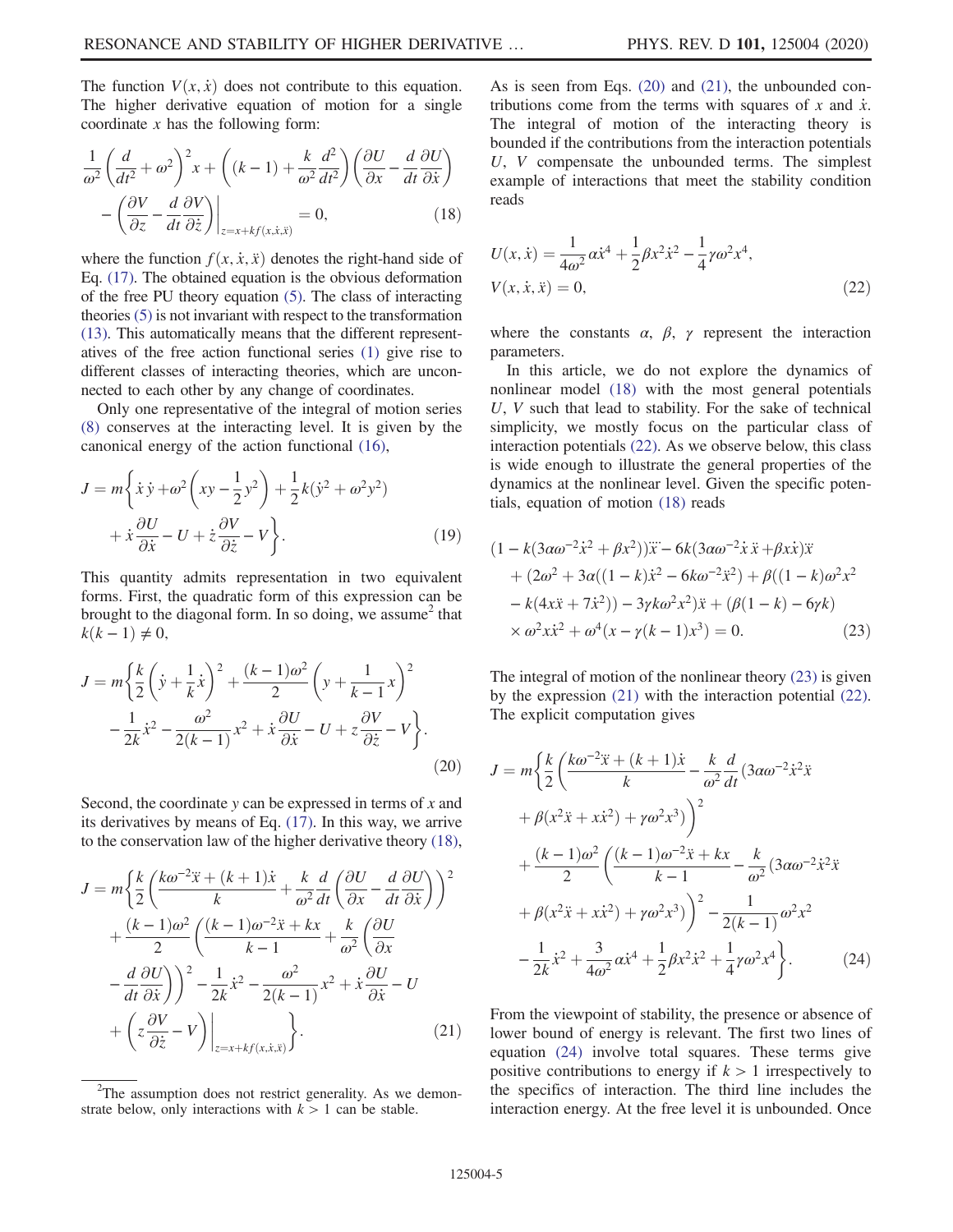the interaction is included, it becomes bounded if the coupling constants  $\alpha$ ,  $\beta$ ,  $\gamma$  are positive.

Depending on the structure of the interaction term in the integral of motion, the nonlinear theory can be stable or unstable. If the level surfaces of constant energy are bounded in the phase-space, the motions are finite for all the initial data. It is the case of the globally stable theory. The globally stable interactions are admitted by the PU oscillator with a nondegenerate frequency spectrum [\[25,28\].](#page-13-14) For examples of stable interactions in the field theory we refer to articles  $[2,26,27]$ . There is no analogous way to include the globally stable interaction for the PU oscillator with a multiple frequency. Under the less restrictive assumptions, the energy can be an unbounded function which admits a local minimum. Then, the motions are stable in the vicinity of the energy minimum. This is a case of so-called stability island. The models with the stability island are stable in the range of energies below a certain limit. The highest value of energy with a bounded isoenergetic surface determines the upper energy limit for the stable paths. In principle, the existence of a stability island is sufficient for the construction of quantum theory with metastable states and a well-defined vacuum state. The precedents are known of this type for the higher derivative systems [\[8,18\]](#page-13-15), though not with a resonance at free level. We see that the concept of an island of stability also suits well for the dynamics of interacting theory [\(23\)](#page-4-4). The free model [\(5\)](#page-2-2) is unstable. To get the stability in the interacting theory, the model should have a (local) minimum of energy due to interaction. The motions are bounded in the vicinity of the stable equilibrium position just by virtue of the energy conservation law.

<span id="page-5-2"></span>Depending on the value of the interaction parameters  $\alpha$ ,  $β$ , γ, the theory [\(23\)](#page-4-4) may have one or three stationary solutions. The case  $\gamma(k-1) \geq 0$  is not interesting because the model [\(23\)](#page-4-4) has a single unstable equilibrium position at the origin. If  $\gamma(k - 1) > 0$ , we have two nonzero stationary solutions,

$$
x = \pm \frac{1}{\sqrt{\gamma(k-1)}}.\tag{25}
$$

They can be stable or unstable depending on the values of the interaction parameters. Introduce the special notation for the fluctuation in the vicinity of the equilibrium position,

$$
u = x \mp \frac{1}{\sqrt{\gamma(k-1)}}.\tag{26}
$$

<span id="page-5-0"></span>The decomposition of the integral of motion [\(24\)](#page-4-5) in the vicinity of nonzero stationary solution reads

$$
J = m \left\{ -\frac{\omega^2}{4\gamma(k-1)^2} + \frac{1}{2k} \left( \frac{1}{\omega^2} \left( 1 - \frac{\beta k}{\gamma(k-1)} \right) \ddot{u} - \frac{2k^2 + 1}{k-1} \dot{u} \right)^2 + \frac{\omega^2}{2(k-1)} \left( \frac{1}{\omega^2} \left( 1 - \frac{\beta k}{\gamma(k-1)} \right) \ddot{u} - \frac{2k}{k-1} u \right)^2 + \frac{1}{2k} \left( \frac{\beta k}{\gamma(k-1)} - 1 \right) \dot{u}^2 + \frac{\omega^2}{k-1} u^2 + \dots \right\}.
$$
 (27)

<span id="page-5-4"></span>The dots denote cubic and higher terms in  $u$  and its derivatives. The first term defines the value of energy at the stationary solution. We introduce the special notation for this value,

$$
J_{\min} = -\frac{m\omega^2}{4\gamma(k-1)^2}.
$$
 (28)

This value is negative for  $\gamma > 0$ ,  $k > 1$ . The stability properties of the equilibrium position are determined by signature of the quadratic form in the decomposition [\(27\)](#page-5-0). The energy has a minimum if all the coefficients at squares are positive,

<span id="page-5-3"></span>
$$
k-1 > 0
$$
,  $\gamma > 0$ ,  $\beta k - \gamma(k-1) > 0$ . (29)

Hereinafter, it is assumed that the stability conditions are satisfied. In particular, we suppose below that  $\beta$ ,  $\gamma > 0$ . The parameter  $\alpha$  is not involved in the stability conditions because the  $\dot{x}^4$  term cannot influence the motions in the vicinity of the equilibrium position. However, this term influences the stability properties of the model at higher energies.

<span id="page-5-1"></span>The model [\(23\)](#page-4-4) cannot be globally stable. The stable interactions imply the positive values of the interaction parameters  $\beta$ ,  $\gamma$ . Once this parameters are positive, the coefficient at the highest derivative term in the equation of motion can vanish,

$$
1 - k(3\alpha\omega^{-2}\dot{x}^2 + \beta x^2) = 0.
$$
 (30)

On this phase-space surface, the conditions of existence and uniqueness of solution to the Cauchy problem for equation [\(23\)](#page-4-4) are violated. Our analysis shows that the relations [\(23\)](#page-4-4) and [\(30\)](#page-5-1) are inconsistent. This means that neither true trajectory can be transverse to this surface, nor the classical path can lie on the phase-space submanifold [\(30\)](#page-5-1). The only alternative is that true trajectories begin or end in the vicinity of the surface [\(30\)](#page-5-1). In the globally stable theories, the classical path are complete. $\beta$  It is not possible for the system [\(23\)](#page-4-4) as we see. The complete trajectories can

<sup>&</sup>lt;sup>3</sup>The path  $x(t)$  is complete if it is defined for the real value of  $e - \infty < t < +\infty$ . time  $-\infty < t < +\infty$ .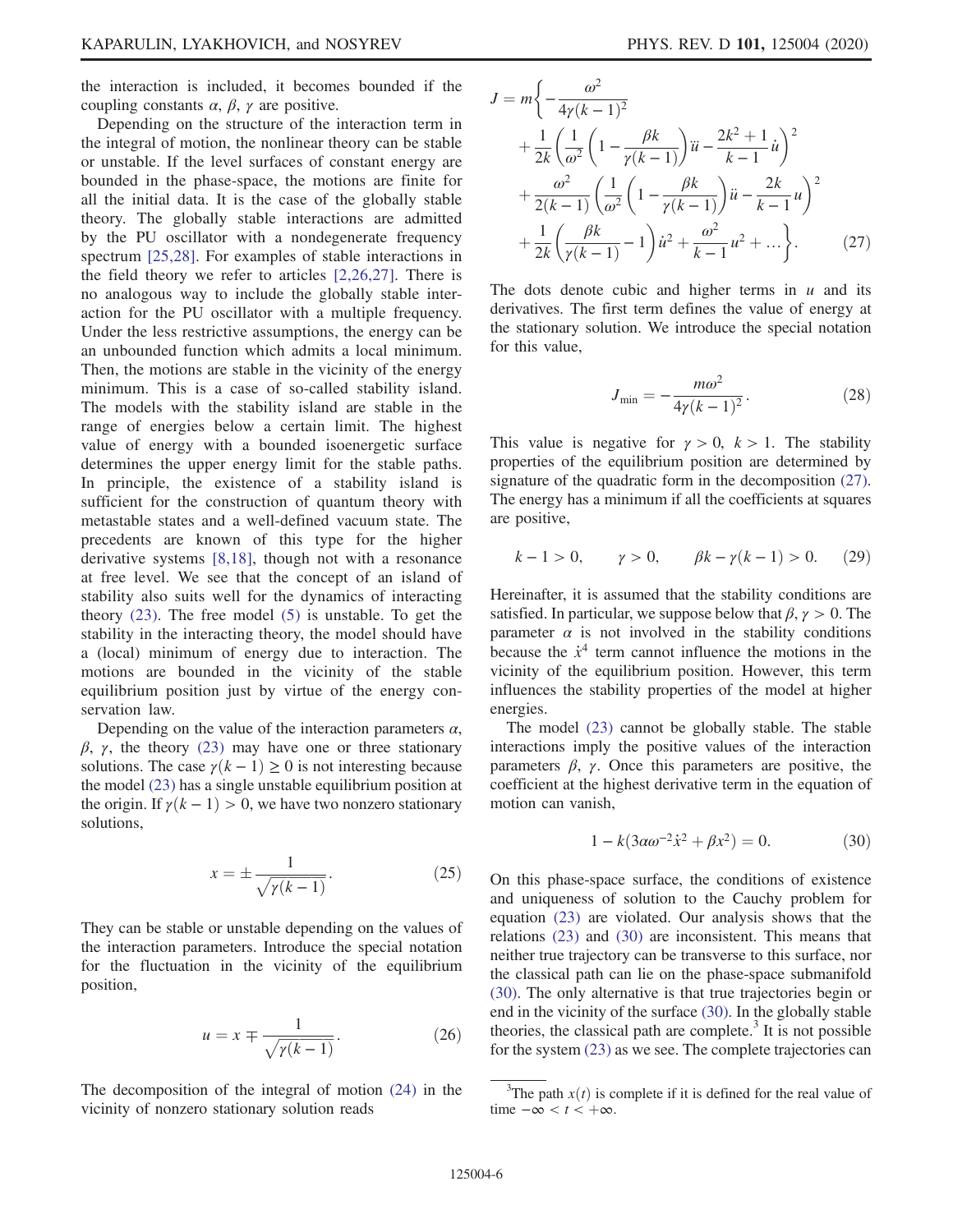exist if the certain level energy surface defined by [\(24\)](#page-4-5) has no intersection with the phase-space submanifold [\(30\).](#page-5-1) The stationary solutions [\(25\)](#page-5-2) are examples of complete paths. They do not lie on the surface [\(30\)](#page-5-1) because conditions [\(25\)](#page-5-2) and [\(30\)](#page-5-1) are contradictory. The classical paths in the vicinity of stable equilibrium position have a good chance to be complete. The level surfaces of integral of motion [\(24\)](#page-4-5) are compact and lie in the neighborhood of the equilibrium position with no intersection with the phase-space submanifold [\(30\)](#page-5-1) if the energy value is sufficiently small. The biggest compact isoenergetic surface [\(24\)](#page-4-5) that has no intersection with the phase-space submanifold [\(30\)](#page-5-1) determines the border of stability island. The brief summary of the above is the following. The stable paths of the system [\(23\)](#page-4-4) are localized in two islands of stability, which lie in the vicinity of nonzero stationary solutions [\(25\).](#page-5-2) The existence of singular surface [\(30\)](#page-5-1) is the obstruction to the global stability for the class of interactions [\(23\)](#page-4-4).

<span id="page-6-0"></span>Consider the dynamics of small fluctuations in the vicinity of the nonzero stationary solution [\(25\)](#page-5-2). The linearization of equation [\(18\)](#page-4-0) in the vicinity of solution [\(25\)](#page-5-2) reads ⃜

$$
\left(\frac{\beta k}{\gamma(k-1)} - 1\right)\dddot{u} + \left(\frac{\beta}{\gamma} + \frac{k+2}{k-1}\right)\omega^2 \ddot{u} + 2\omega^4 u = 0, \quad (31)
$$

where  $u$  is the fluctuation. By construction, the equation of motion has the PU form. The frequencies of oscillations are determined by the interaction parameters and the constant  $k$ . The stability conditions [\(29\)](#page-5-3) imply that all the coefficients of equation are positive, so the roots of characteristic equations are complex. The frequencies of oscillations for the model [\(31\)](#page-6-0) read

$$
\omega_{\pm} = \omega \sqrt{\frac{\beta(k-1) + \gamma(k+2) \pm \sqrt{D}}{2(k\beta - \gamma(k-1))}},
$$
  

$$
D = (\beta(k-1) + \gamma(k+2))^2 - 8\gamma(k-1)(\beta k - (k-1)\gamma).
$$

The conditions [\(29\)](#page-5-3) imply that the frequencies are not equal, so the system [\(31\)](#page-6-0) has no resonance at the equilibrium position. The simplest way to see the fact follows. The Eq. [\(18\)](#page-4-0) admit alternative formulation without higher derivatives [\(16\)](#page-3-5). The resonance has the place if both the oscillators are one and the same frequency. This option is not possible because the system of two free oscillators with one and the same frequency does not allow reformulation in terms of higher derivative PU theory with a single dynamical variable. The solution to the equation of motion is a biharmonic oscillation,

$$
u = A\sin(\omega_+t + a) + B\sin(\omega_-t + b),\qquad(32)
$$

where  $A$ ,  $B$ ,  $a$ ,  $b$  are integration constants. The biharmonic oscillation is a finite path, so the dynamics should be considered as stable. The account of interaction does not change conclusion of about the stability of motion. The argument is that the dynamics is localized on zero energy surface, which is compact for the energies slightly above the lower bound. All this means that the dynamics of nonlinear theory is stable in the vicinity of equilibrium position.

<span id="page-6-2"></span>Let us now specify the stability island. The classical path is singular if the surfaces [\(24\)](#page-4-5) and [\(30\)](#page-5-1) are intersect. For regular path conditions [\(24\)](#page-4-5) and [\(30\)](#page-5-1) are inconsistent. The regularity condition is met in the range of energies,

$$
J_{\min} \leq J < J_{\max}, \tag{33}
$$

where  $J_{\text{min}}$  is the minimal value of energy [\(28\)](#page-5-4), and  $J_{\text{max}}$  is the minimal value of energy on the singular surface [\(30\)](#page-5-1). Expressing the coordinate x on the surface  $(30)$ , we represent the energy [\(24\)](#page-4-5) as the function of three variables,

<span id="page-6-1"></span>
$$
J\left[x \mapsto \pm \sqrt{\frac{1}{\beta} \left(\frac{1}{k} - \frac{3\alpha}{\omega^2} \dot{x}^2\right)}\right] = m\left\{\frac{k}{2} \left[\left(\frac{k+1}{k} - \frac{3\gamma}{\beta}\right) \dot{x} - \frac{6\alpha k \dot{x}^2}{\omega^4} \mp \frac{4\dot{x} \ddot{x}}{\omega^2} \sqrt{\beta \left(\frac{1}{k} - \frac{3\alpha}{\omega^2} \dot{x}^2\right)} + \frac{k}{\omega^2} \left(\frac{9\gamma\alpha}{\beta} - \beta\right) \dot{x}^3\right]^2 + \frac{k^3 \omega^2}{2\beta(k-1)} \left(\frac{1}{k} - \frac{3\alpha}{\omega^2} \dot{x}^2\right) \left[\frac{1}{k-1} - \sqrt{\beta \left(\frac{1}{k} - \frac{3\alpha}{\omega^2} \dot{x}^2\right)} - \frac{\gamma}{\beta} \left(\frac{1}{k} - \frac{3\alpha}{\omega^2} \dot{x}^2\right)\right]^2 + \frac{3\alpha}{4\omega^2} \left(\frac{3\gamma\alpha}{\beta^2} - 1\right) \dot{x}^4 + \frac{3\alpha}{2\beta(k-1)} \left(1 - \frac{\gamma(k-1)}{\beta k}\right) \dot{x}^2 - \frac{\gamma\omega^2}{4k^2\beta^2} \left(\frac{3\beta k}{\gamma(k-1)} - 1\right)\right\}.
$$
 (34)

The domain of a function is  $|\dot{x}| < \sqrt{1/3k\alpha}$  for  $\alpha > 0$ , d all the phase space for  $\alpha < 0$ , Otherwise the condition and all the phase space for  $\alpha \leq 0$ . Otherwise the condition [\(30\)](#page-5-1) is inconsistent. The arguments in squares in two first lines of [\(34\)](#page-6-1) are independent initial data, which account the dependence of the energy on  $\ddot{x}$ ,  $\dddot{x}$ . The value of these terms

can be set zero irrespectively to the  $x$ ,  $\dot{x}$  terms of third line. The actual minimum of the function is given by the minimum of the quadratic form in  $\dot{x}^2$  in the third line of the expression [\(34\)](#page-6-1). Three different cases are summarized in the equation below,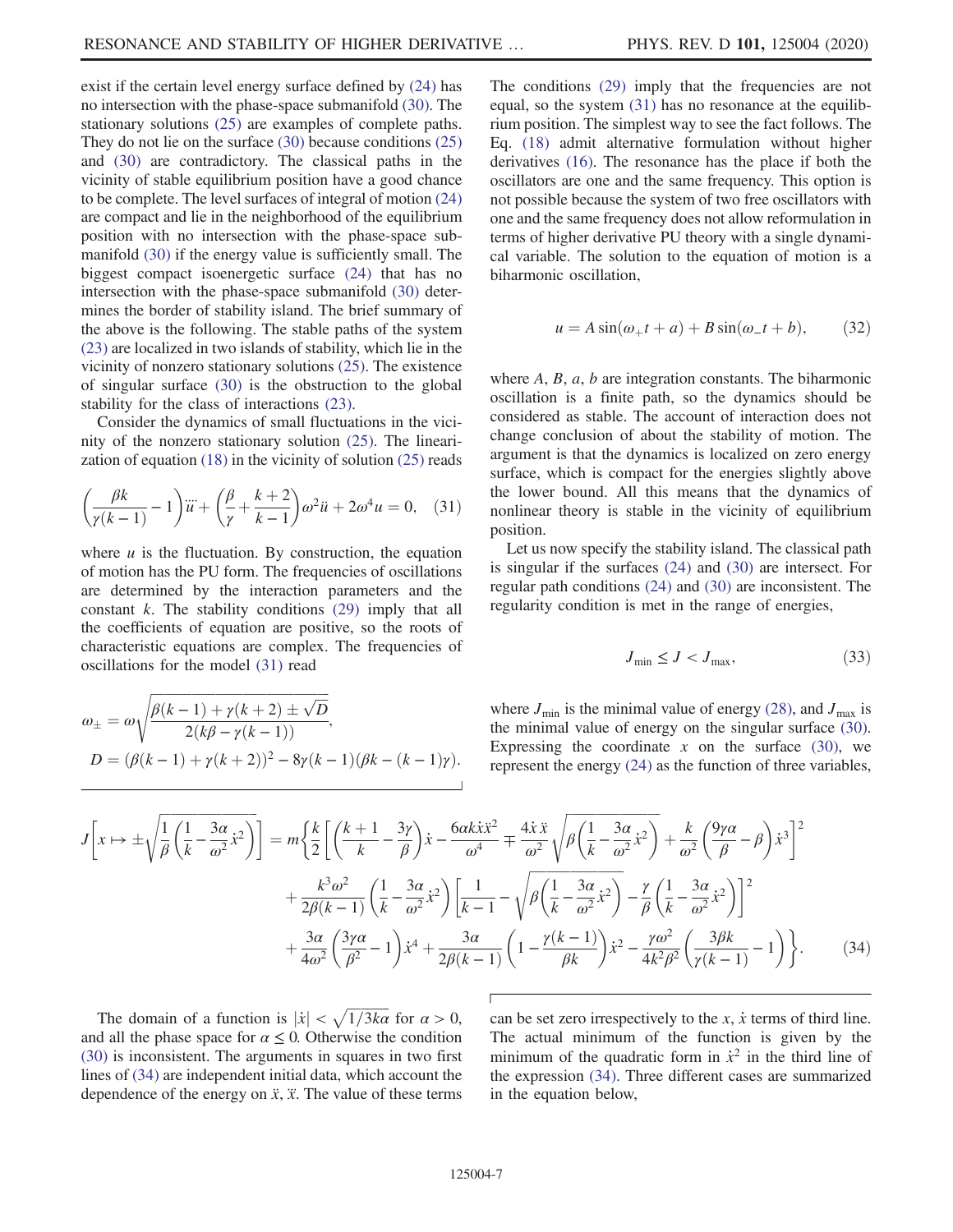<span id="page-7-1"></span>
$$
J_{\max} = \begin{cases}\n-\frac{m\gamma\omega^{2}}{4\beta^{2}k^{2}}\left(\frac{2\beta k}{\gamma(k-1)}-1\right),\\ \n\alpha = 0 \quad \text{or} \quad \alpha \ge \frac{\beta^{2}}{3\gamma} \quad \text{or} \quad 0 < \alpha < \frac{\beta^{2}}{3\gamma}, \qquad \frac{\beta(\beta k - \gamma(k-1))}{k(k-1)(\beta^{2} - 3\gamma\alpha)} \ge \frac{1}{3\alpha k};\\ \n-m\omega^{2}\left\{\frac{\gamma}{4\beta^{2}k^{2}}\left(\frac{2\beta k}{\gamma(k-1)}-1\right) - \frac{1}{2\beta(k-1)}\left(1 - \frac{\gamma(k-1)}{\beta k}\right) - \frac{1}{4}\left(\frac{3\gamma\alpha}{\beta^{2}}-1\right)\right\} \\ \n0 < \alpha < \frac{\beta^{2}}{3\gamma}, \qquad \frac{\beta(\beta k - \gamma(k-1))}{k(k-1)(\beta^{2} - 3\gamma\alpha)} < \frac{1}{3\alpha k};\\ \n-\frac{m\gamma\omega^{2}}{4\beta^{2}k^{2}}\left(\frac{2\beta k}{\gamma(k-1)}-1\right) - \frac{3m|\alpha|\omega^{2}}{4k(k-1)^{2}}\frac{k\beta - \gamma(k-1)}{3\gamma|\alpha| + \beta^{2}},\n\alpha < 0.\n\end{cases} \tag{35}
$$

The estimates in the right-hand side of this equation give the upper bound for the energy of the regular path. The surface  $J = J_{\text{max}}$  is the border of the stability island.

Let us summarize the results of the section. If the parameters of the model meet the condition [\(29\),](#page-5-3) the nonlinear theory [\(23\)](#page-4-4) has three equilibrium positions. The equilibrium position at the origin, being the critical point of the free theory, is unstable. The other two equilibrium points are stable. The motions are regular for energies in the range [\(33\)](#page-6-2), where  $J_{\text{min}}$ ,  $J_{\text{max}}$  are given by relations [\(28\)](#page-5-4), [\(35\)](#page-7-1). The maximal energy of the regular trajectories defines the boundary of the stability island. The value  $\alpha = 0$  corresponds to the maximal possible size of the stability island [the first option in Eq. [\(35\)\]](#page-7-1). The size of the stability island decreases for negative  $\alpha$ , which contributes a negative correction to the kinetic term, and also for small positive  $\alpha$ . The latter decrease of the energy limit may seem counterintuitive. We explain it by almost degeneracy of the energy quadratic form [\(27\)](#page-5-0) at the equilibrium position (the coefficient at  $\dot{u}$  is small). In this case, every small change of the model parameters can have a negative impact on stability.

#### IV. HAMILTONIAN FORMALISM

<span id="page-7-0"></span>Let us begin with the free PU theory. At first, consider the canonical Hamiltonian formalism for the theory with the action functional [\(1\).](#page-1-0) The action involves the parameter k, which is not involved in the equivalent higher derivative theory [\(6\)](#page-2-3), so we aim at clarifying the consequences of this ambiguity in Hamilitonian formalism.

Introduce the canonical momenta  $p_x$ ,  $p_y$  obeying the canonical,

$$
p_x = m\dot{y}, \qquad p_y = m(\dot{x} + k\dot{y}), \tag{36}
$$

$$
\{x, y\} = \{p_x, p_y\} = \{x, p_y\} = \{y, p_x\} = 0,
$$
  

$$
\{x, p_x\} = \{y, p_y\} = 1.
$$
 (37)

<span id="page-7-2"></span>The Hamiltonian equations read

$$
\dot{z}^i = \{z^i, H\}, \qquad z^i = (x, y, p_x, p_y)
$$
 (38)

<span id="page-7-3"></span>
$$
H = \frac{1}{m} \left( p_x p_y + \frac{1}{2} k p_x^2 \right) + m \omega^2 \left( xy + \frac{k-1}{2} y^2 \right). \tag{39}
$$

The equivalence between the Hamiltonian equations [\(38\)](#page-7-2), [\(39\)](#page-7-3) and higher derivative PU theory [\(5\)](#page-2-2) is easy to see: the momenta  $p_x$ ,  $p_y$  and auxiliary variable y can be expressed in terms of the coordinate  $x$  and its derivatives. The remaining dynamical variable x obeys the higher derivative PU equation [\(5\)](#page-2-2).

The Hamiltonians  $(39)$  depend on the parameter k. This dependence is due to the canonical transformation,

$$
x \mapsto x' = x + \frac{1}{2}sy, \qquad p_x \mapsto (p_x)' = p_x - \frac{1}{2}sp_y,
$$
  

$$
y \mapsto y' = y, \qquad p_y \mapsto (p_y)' = p_y,
$$
 (40)

where s is the transformation parameter, being a real number. The Ostrogradski canonical formulation [\[29\]](#page-14-0) corresponds the choice  $k = 0$ . The transformation [\(39\)](#page-7-3) with  $s = k$  connects the general Hamiltonian [\(39\)](#page-7-3) with the canonical Hamiltonian by Ostrogradski. The subtlety is that the Hamiltonian formulations with  $k \neq 0$  cannot be derived by means of the Legendre transformation of any higher derivative action functional. The paper [\[30\]](#page-14-1) tells us that all the Hamiltonian formulations, being obtained by different ways of reduction of order in the Lagrangian, are connected by the canonical transformation, which does not involve the original coordinates. This is not the case at hands. The transformation  $(13)$  of single dynamical x is not a change of the coordinate [\(14\)](#page-3-6). It is some kind of hidden symmetry, being connected to the resonance. At the interacting level, the transformation [\(13\)](#page-3-4) no longer preserves the equations of motion [\(23\).](#page-4-4) In this case, the Legendre transformation of the action [\(16\)](#page-3-5) allows us to construct the Hamiltonian formulations, which do not follow from the Ostrogradksi procedure for the higher derivative action [\(6\)](#page-2-3). This Hamiltonian formulations can have bounded Hamiltonian even if the higher derivatives are involved at the free and interacting levels. That is why the Hamiltonian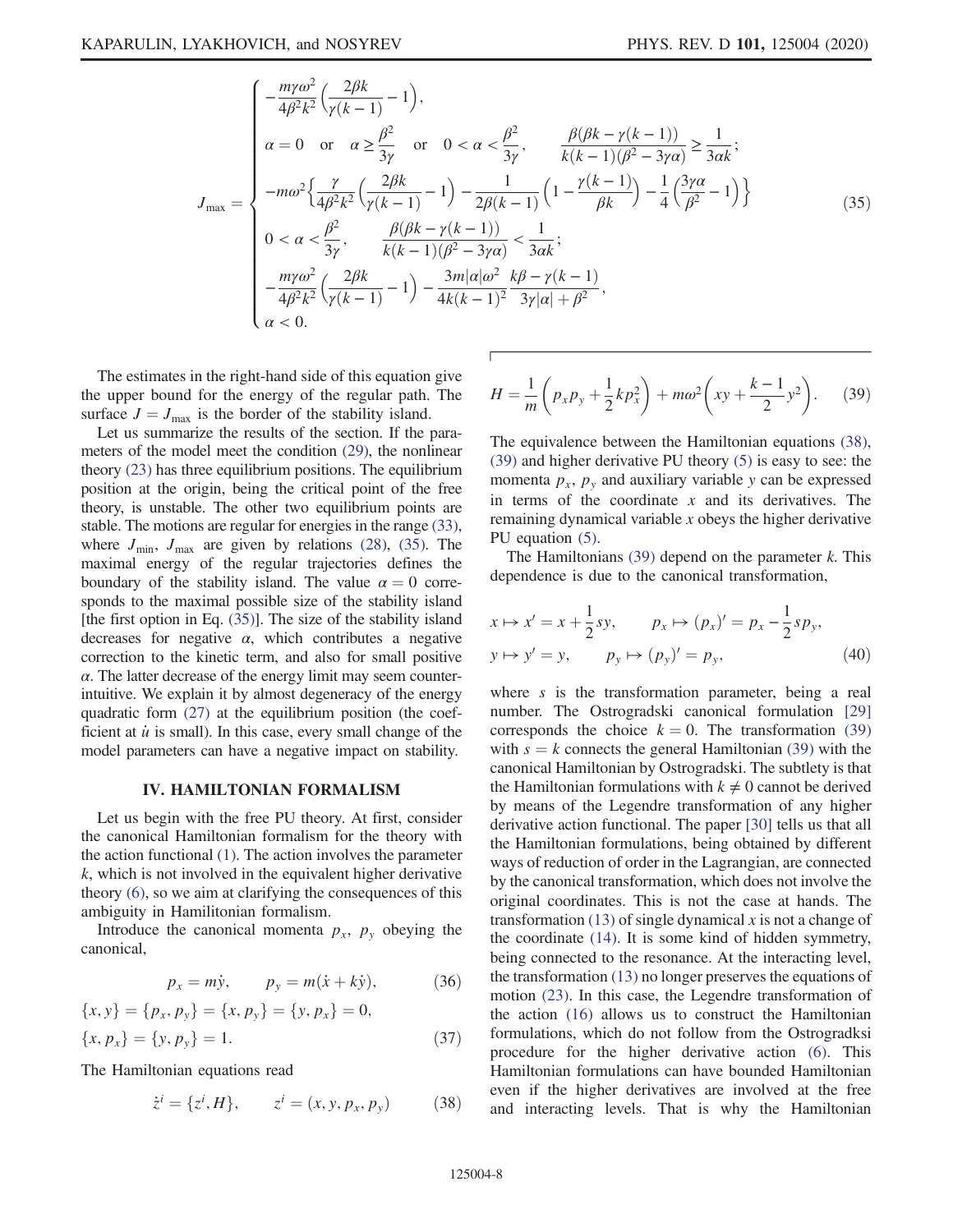formulations [\(38\),](#page-7-2) [\(39\)](#page-7-3) are useful from the viewpoint of inclusion of interactions.

The Hamiltonian formulations [\(38\)](#page-7-2), [\(39\)](#page-7-3) can be rewritten formulations (38), (39) are useful from the viewpoint of<br>inclusion of interactions.<br>The Hamiltonian formulations (38), (39) can be rewritten<br>in terms of the phase-space variables x,  $\dot{x}$ ,  $\ddot{x}$ ,  $\ddot{x}$ , being derivatives of  $x$ . The transformation law reads ⃛

$$
\begin{aligned}\n\dot{x} &= \frac{1}{m}(p_y - kp_x), & \ddot{x} &= \omega^2(x - y), \\
\ddot{x} &= \frac{1}{m}\omega^2((k+1)p_x - p_y).\n\end{aligned} \tag{41}
$$

The Hamiltonian [\(39\)](#page-7-3) is given by the general representative of the conserved series [\(9\)](#page-2-6), mian (39) i<br>strved series<br> $\omega^{-2}\dot{x}\ddot{x} - \frac{1}{2}$ 

<span id="page-8-0"></span>
$$
H = m \left\{ \omega^{-2} \ddot{x} \ddot{x} - \frac{1}{2} \omega^{-2} \ddot{x}^2 + \dot{x}^2 + \frac{1}{2} \omega^2 x^2 + \frac{1}{2} k ((\omega^{-2} \ddot{x} + \dot{x})^2 + \omega^2 (\omega^{-2} \ddot{x} + x)^2) \right\}.
$$
 (42)  
The Poisson brackets of the phase-space variables *x*, *\dot{x}*, *\ddot{x}*, *\ddot{x}*

<span id="page-8-1"></span>read

The Poisson brackets of the phase-space variables x, 
$$
\dot{x}
$$
,  $\ddot{x}$ ,  $\dddot{x}$   
read  
 $\{x, \dot{x}\} = -\frac{1}{m}k$ ,  $\{\dot{x}, \ddot{x}\} = \{\ddot{x}, x\} = \frac{1}{m}\omega^2(k+1)$ ,  
 $\{\ddot{x}, \ddot{x}\} = \frac{1}{m}\omega^4(k+2)$ ,  $\{x, \ddot{x}\} = \{\dot{x}, \ddot{x}\} = 0$ . (43)

The Hamiltonian formulation [\(42\),](#page-8-0) [\(43\)](#page-8-1) has been first proposed in [\[14\]](#page-13-7) for the PU oscillator. The canonical equivalence of different Hamiltonian formulations has been also noticed in this article. The special feature of the Poisson bracket  $(43)$  is that the coordinate x and its velocity  $\dot{x}$  are conjugated if  $k \neq 0$ . In the Ostrogradski construction of the Hamiltonian formalism, the coordinate always Poisson commute to the velocity. This observation means the Hamiltonian formulation with  $k \neq 0$  cannot be derived by the Legendre transformation of a higher derivative Lagrangian with a single dynamical variable  $x$ .

Let us now focus on the Hamiltonian formulation for the higher derivative equation with an interaction [\(22\)](#page-4-3). Even though the interaction vertices are non-Lagrangian, the equivalent lower formulation admits the action principle [\(16\)](#page-3-5). So, one can proceed from the action [\(16\)](#page-3-5). Introduce the canonical momenta,

$$
p_x = m(\dot{y} + \alpha \omega^{-2} \dot{x}^3 + \beta x^2 \dot{x}), \quad p_y = m(\dot{x} + k\dot{y}). \tag{44}
$$

<span id="page-8-2"></span>From these equations the velocity  $\dot{y}$  can be expressed in terms of  $p_x$ ,  $p_y$  and  $\dot{x}$ , while  $\dot{x}$  is determined as a solution of algebraic equation,

$$
\dot{y} = \frac{1}{m} p_x - \alpha \omega^{-2} \dot{x}^3 - \beta x^2 \dot{x},
$$
\n
$$
k \alpha \dot{x}^3 + (k \beta x^2 - 1) \dot{x} + \frac{1}{m} (p_y - k p_x) = 0.
$$
\n(45)

This equation has a third order if  $\alpha \neq 0$ ; otherwise it is linear. The cubic equation can be solved with respect to  $\dot{x}$ by several methods, for example, the Cardano formula. Choosing the appropriate branch of the solution of Eq. [\(45\)](#page-8-2), and computing the Hamiltonian, one can construct the Hamiltonian formulation for the interacting model [\(23\).](#page-4-4) It should be outlined that for stable interactions the relative signs of the cubic and linear in  $\dot{x}$  terms can be opposite. In this case, none of the branches of the solutions of the cubic equation are globally defined. This obstruction prevents the construction of globally defined Hamiltonian formalism in the theory [\(23\)](#page-4-4). The number of solution branches in changed on the singular surface [\(30\).](#page-5-1) If  $\alpha = 0$ , the velocity is explicitly expressed from the Eq. [\(45\).](#page-8-2) The expression for the Hamiltonian is given below,

$$
H = \frac{\beta x^2}{2m} \left( \frac{p_y - kp_x}{\beta k x^2 - 1} \right)^2
$$
  
+ 
$$
\frac{1}{2m} \frac{(kp_x + (\beta k x^2 - 2)p_y)(\beta x^2 p_y - p_x)}{(\beta k x^2 - 1)^2}
$$
  
+ 
$$
m\omega^2 \left( xy - \frac{k-1}{2}y^2 + \frac{1}{4}\gamma x^4 \right).
$$
 (46)

The Hamiltonian is singular at the surface [\(30\)](#page-5-1). So, the Hamiltonian dynamics is not smooth in the vicinity of the singular surface even in the case  $\alpha = 0$ .

Let us consider the Hamiltonian description of the dynamics of small fluctuations in the vicinity of the stable equilibrium position. The decomposition of the Lagrangian [\(16\)](#page-3-5), [\(22\)](#page-4-3) in the vicinity of stationary solution [\(25\)](#page-5-2) reads

$$
S[u(t), v(t)] = \int Ldt,
$$
  
\n
$$
L = m \left\{ \frac{\omega^2}{4\gamma (k-1)^2} + \frac{\beta}{2\gamma (k-1)} \dot{u}^2 + \dot{u}\dot{v} + \frac{1}{2k} \dot{v}^2 - \omega^2 \left( \frac{3}{2(k-1)} u^2 + u v + \frac{1}{2} (k-1) v^2 \right) + \dots \right\}.
$$
 (47)

The dynamical variables are fluctuations in the vicinity of nonzero equilibrium position [\(25\),](#page-5-2)

$$
u = x \mp \frac{1}{\sqrt{\gamma(k-1)}},
$$
  $v = y \pm \frac{1}{(k-1)\sqrt{\gamma(k-1)}}.$  (48)

<span id="page-8-4"></span>The dots denote the cubic and higher terms in  $u$ ,  $v$ . The generalized momenta  $p_u$ ,  $p_v$  are defined as follows:

$$
p_u = m\left(\frac{\beta}{\gamma(k-1)}\dot{u} + \dot{v}\right), \qquad p_v = m(\dot{u} + k\dot{v}). \tag{49}
$$

<span id="page-8-3"></span>The generalized momenta  $\dot{u}$ ,  $\dot{v}$  are expressed as follows: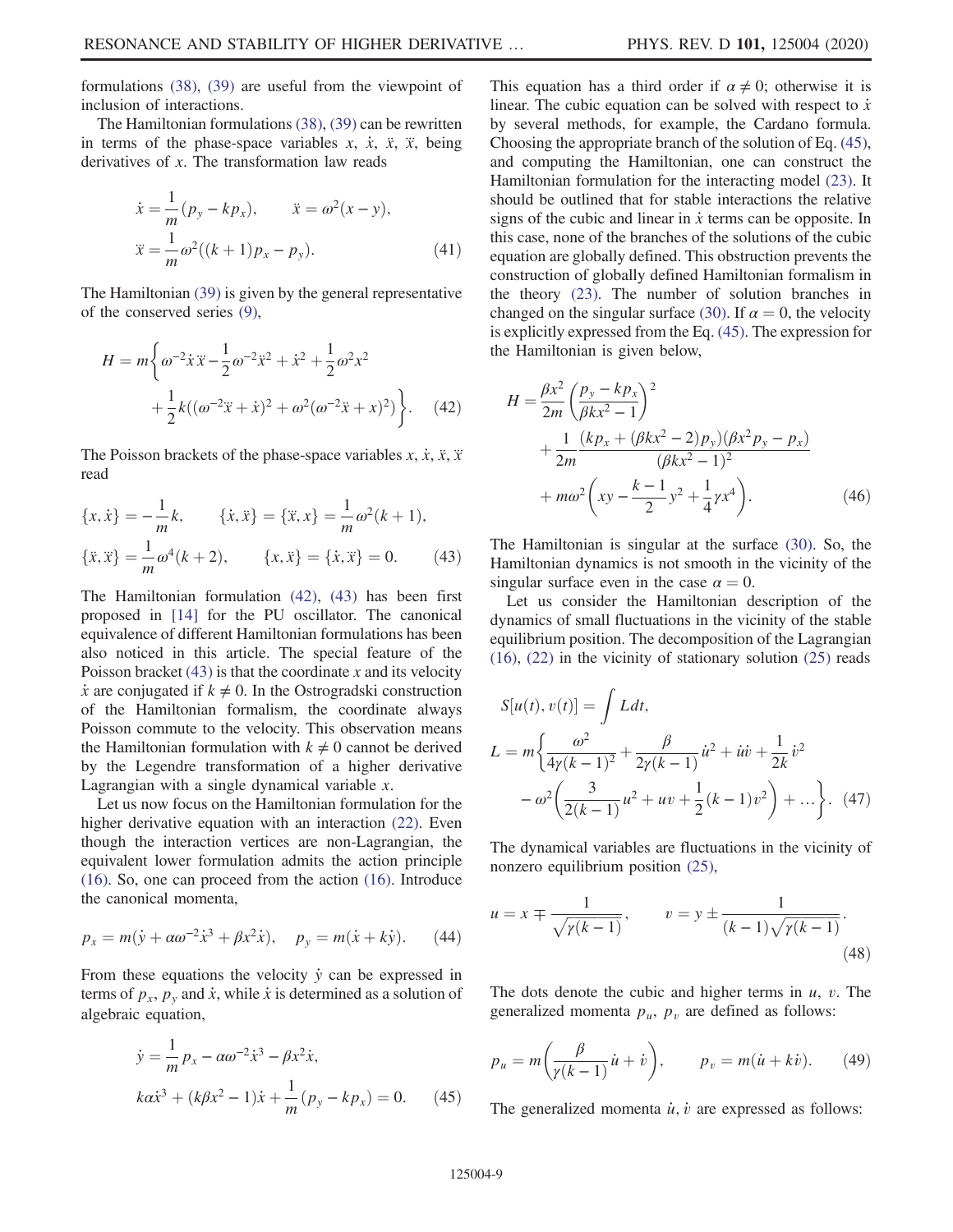$$
\dot{u} = \frac{1}{m} \frac{\gamma (k-1)(p_v - kp_u)}{\gamma (k-1) - \beta k}, \n\dot{v} = \frac{1}{m} \frac{\gamma (k-1)p_u - \beta p_v}{\gamma (k-1) - \beta k}.
$$
\n(50)

<span id="page-9-1"></span>The Hamiltonian of the model reads

$$
H = -\frac{m\omega^2}{4\gamma(k-1)^2} + \frac{1}{m} \frac{\gamma(k-1)}{\gamma(k-1) - \beta k} \left( \frac{1}{2} k p_u^2 - p_u p_v + \frac{1}{2} \frac{\beta}{\gamma(k-1)} p_v^2 \right) + m\omega^2 \left( \frac{3}{2(k-1)} u^2 + u v + \frac{1}{2} (k-1) v^2 \right).
$$
 (51)

The Hamiltonian is bounded from below if the conditions [\(29\)](#page-5-3) are met. This means that the theory of small fluctuations is stable at the classical and quantum level.

The canonical coordinates  $v$ ,  $p_u$ ,  $p_v$  are expressed in terms the derivatives of the fluctuation  $u$  and its derivatives up to the third order,

$$
v = \frac{1}{\omega^2} \left( 1 - \frac{\beta k}{\gamma (k-1)} \right) \ddot{u} - \frac{2k+1}{k-1} u,
$$
  
\n
$$
p_u = \frac{1}{\omega^2} \left( 1 - \frac{\beta k}{\gamma (k-1)} \right) \ddot{u} + \left( \frac{\beta}{\gamma (k-1)} - \frac{2k+1}{k-1} \right) \dot{u},
$$
  
\n
$$
p_v = \frac{k}{\omega^2} \left( 1 - \frac{\beta k}{\gamma (k-1)} \right) \ddot{u} - \frac{2k^2+1}{k-1} \dot{u}.
$$
 (52)

The inverse transformation reads [expression for  $\dot{u}$  see in [\(50\)](#page-8-3)]

$$
\ddot{u} = \omega^2 \frac{\gamma(k-1)v + \gamma(2k+1)u}{\gamma(k-1) - \beta k},
$$
\n
$$
\ddot{u} = \left(\frac{\gamma(k-1)}{\gamma(k-1) - \beta k}\right)^2 \times \left(\left(\frac{2k+1}{k-1} - \frac{\beta}{\gamma(k-1)}\right)p_v - \frac{2k^2+1}{k-1}p_u\right). \quad (53)
$$

In terms of derivatives of  $u$ , the Hamiltonian [\(51\)](#page-9-1) takes the form of integral of motion [\(27\).](#page-5-0) The Poisson bracket reads

In terms of derivatives of *u*, the Hamiltonian (51) takes the  
form of integral of motion (27). The Poisson bracket reads  

$$
\{u, \ddot{u}\} = \{\dot{u}, \dddot{u}\} = 0, \qquad \{u, \dot{u}\} = -\frac{1}{m} \frac{\gamma k(k-1)}{\gamma(k-1) - \beta k},
$$

$$
\{\ddot{u}, \ddot{u}\} = -\frac{\omega^4}{m} \left(\frac{\gamma(k-1)}{\gamma(k-1) - \beta k}\right)^3 \left(\frac{\beta}{\gamma(k-1)} + \frac{3}{k-1}\right),
$$

$$
\{u, \ddot{u}\} = \{\ddot{u}, \dot{u}\} = \frac{\omega^2}{m} \left(\frac{\gamma(k-1)}{\gamma(k-1) - \beta k}\right)^2 \frac{2k^2 + 1}{k-1}.
$$
(54)

The coordinate  $u$  and velocity  $\dot{u}$  are inevitably have nonzero Poisson bracket for stable interactions. This automatically means that such a Hamiltonian does not follow from the Ostrogradki procedure. This is not surprising because the Ostrogradski Hamiltonian of a nonsingular higher derivative theory is not bounded from below, while the function [\(51\)](#page-9-1) is bounded.

The example of the higher derivative PU theory [\(23\)](#page-4-4) with the multiple frequency tells us that the stable vertices are possible, though they are not necessarily Lagrangian. One more conclusion is that the higher derivative equations with non-Lagrangian interactions can admit Hamiltonian formulation, though it is inequivalent to any Ostrogradski formalism. If the quantization of the theory of fluctuations [\(31\)](#page-6-0) is constructed by the means Hamiltonian formulation [\(49\)](#page-8-4), [\(51\),](#page-9-1) the classical stability will persist at quantum level. Being equivalent to the system of two oscillators, this model has the usual equidistant spectrum of energy, and it admits the well-defined vacuum state. The nonharmonic terms can be accounted for by perturbation theory. As the wave functions of stationary states of harmonic oscillator exponentially decreasing at infinity, the perturbation theory is well defined in each order. In principle, this is sufficient for perturbative construction of the stable quantum theory of the nonlinear model [\(23\)](#page-4-4).

## <span id="page-9-0"></span>V. A HIGHER DERIVATIVE FIELD-THEORY WITH THE RESONANCE

<span id="page-9-2"></span>The Podolsky electrodynamics without a Maxwell term provides the simplest example of gauge field theory with resonance. The action reads $4$ 

$$
S[A(x)] = -\frac{1}{4} \int \partial_{\nu} F^{\nu \mu} \partial^{\rho} F_{\rho \mu} d^d x,\tag{55}
$$

where  $F_{\mu\nu} = \partial_{\mu}A_{\nu} - \partial_{\nu}A_{\mu}$  is the field strength. In the general Podolsky model, the action also includes the Maxwell term, so one of the photons is massless, while another one is massive. The mass spectrum of the model [\(55\)](#page-9-2) is degenerate: both the subrepresentations are massless. To our knowledge, this theory has not been studied in the literature yet. Maybe it does not attract the interest because the representation with degenerate mass spectrum is nonunitary. We view [\(55\)](#page-9-2) as a toy model that exemplifies the stability issue in a higher derivative field theory with the resonance at free level, leaving aside the interpretation of the nonunitary representation.

<span id="page-9-3"></span>Similar to the PU model [\(6\),](#page-2-3) the theory [\(55\)](#page-9-2) admits an equivalent formulation without higher derivatives. The analog of the lower derivative action [\(1\)](#page-1-0) reads

$$
\mathcal{L} = -\frac{1}{4}kG_{\mu\nu}G^{\mu\nu} - \frac{1}{2}G_{\mu\nu}F^{\mu\nu} + \frac{1}{2}m^2B_{\mu}B^{\nu}, \quad (56)
$$

<sup>4</sup>We use mostly negative convention for the Minkowski metrics.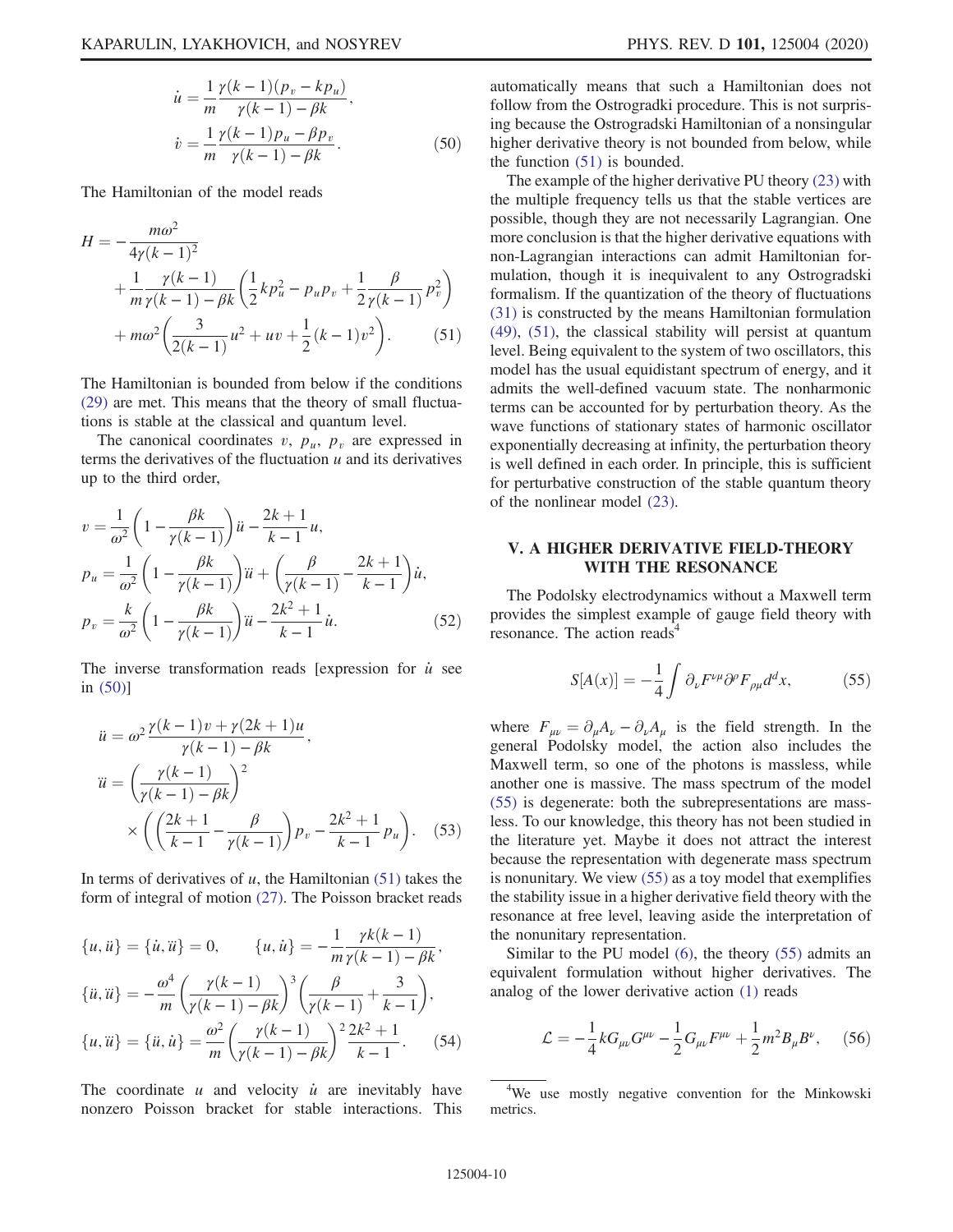where  $G_{\mu\nu} = \partial_{\mu}B_{\nu} - \partial_{\nu}B_{\mu}$ , and m is the constant with mass dimension. We introduce m for reasons of convenience. The dynamical variables are the vector fields  $A_\mu(x)$ ,  $B_\mu(x)$ . The Lagrange equations read

$$
\partial^{\mu} (F_{\mu\nu} + k G_{\mu\nu}) + m^2 B_{\mu} = 0, \qquad \partial_{\nu} G^{\mu\nu} = 0. \tag{57}
$$

The first equations defines the vector field  $B_{\mu}$  in terms of derivatives of A,  $B_{\mu} \approx -m^{-2}\partial^{\nu}F_{\mu\nu}$ . Then, the second equation means that A should obey the "double massless" Podolsky equation  $\square \partial^{\nu} F_{\nu\mu} = 0$ . Obviously, the mass m is an accessory parameter that does not contribute to the equations, much like the parameter  $k$  in the first order equivalent [\(1\)](#page-1-0) of the PU action [\(6\).](#page-2-3)

<span id="page-10-0"></span>Much like the mechanical analogue [\(8\)](#page-2-5) of the previous section, the first-order theory [\(56\)](#page-9-3) admits a two-parameter series of conserved tensors. So, the higher derivative equivalent [\(55\)](#page-9-2) should also admit the series of conserved quantities,

$$
\Theta^{\mu\nu} = -G^{\mu}{}_{\rho}F^{\nu\rho} - G^{\nu}{}_{\rho}F^{\mu\rho} + \frac{1}{2}\eta^{\mu\nu}G_{\rho\sigma}F^{\rho\sigma}
$$

$$
-k\left(G^{\mu}{}_{\rho}G^{\nu\rho} - \frac{1}{4}\eta^{\mu\nu}G_{\rho\sigma}G^{\rho\sigma}\right)
$$

$$
+ m^2\left(B^{\mu}B^{\nu} - \frac{1}{2}\eta^{\mu\nu}B_{\rho}B^{\rho}\right). \tag{58}
$$

The parameter of the series is the real number  $k$ . The canonical energy-momentum tensor of the higher derivative theory [\(55\)](#page-9-2) is included in the series [\(58\)](#page-10-0) for  $k = 0$ . The general representative of the series [\(58\)](#page-10-0) is associated with canonical energy-momentum tensor of the theory [\(56\).](#page-9-3) The energy density is given by the 00-component of the conserved tensor. The energy density is unbounded because the field  $A_u(x)$  is involved into [\(58\)](#page-10-0) in a linear way. Because of this observation, the theory [\(56\)](#page-9-3) is unstable at the free level. To stabilize the dynamics at the interacting level, the terms with quadratic dependence on the vector field  $A_u(x)$ are needed. To make it in an explicitly covariant way we include the complex scalar field. From this perspective, we slightly deviate from the pattern of the mechanical model considered in the previous section, where no extra degree of freedom is needed for the stabilization at the interacting level.

<span id="page-10-1"></span>The theory [\(56\)](#page-9-3) of the vector fields  $A_\mu(x)$  and  $B_\mu(x)$ admits the following interactions with the complex scalar field  $\varphi(x)$ :

$$
\mathcal{L} = \frac{1}{2} \left( -G_{\mu\nu} F^{\mu\nu} + m^2 B_{\mu} B^{\nu} - \frac{1}{2} k G_{\mu\nu} G^{\mu\nu} \right) \n+ D_{\mu} \varphi^* D^{\mu} \varphi + m^2 (\alpha |\varphi|^2 - \frac{1}{2} \beta |\varphi|^4) - \frac{1}{4} \gamma |\varphi|^2 F_{\mu\nu} F^{\mu\nu}, \nD_{\mu} \varphi = (\partial_{\mu} - ieA_{\mu}) \varphi, \qquad D_{\mu} \varphi^* = (\partial_{\mu} + ieA_{\mu}) \varphi^*,
$$
\n(59)

where  $\alpha$ ,  $\beta$ ,  $\gamma$  are coupling constants, and *e* is electric change. The interaction is consistent<sup>5</sup> because the Lagrangian is invariant with respect to the usual  $U(1)$ gauge transformations. The interacting theory [\(59\)](#page-10-1) corresponds to the pattern of interaction for the mechanical model  $(16)$  with a nonzero function U, which depends on the original vector field and the complex scalar  $\varphi(x)$ . The inclusion of the scalar field is essential. The Born-Infieldtype interactions, which are expressed in terms of the higher degrees of strength tensor  $F_{\mu\nu}$ , are irrelevant to stability because the energy of the model is unbounded in the linear approximation. The model [\(59\)](#page-10-1) describes the nonminimal couplings of the vector field and complex scalar field, being tachyon at free level. The  $|\varphi|^4$  stabilizes<br>the dynamics of scalar field, while the term  $|\varphi|^2 F$ ,  $F^{\mu\nu}$ the dynamics of scalar field, while the term  $|\varphi|^2 F_{\mu\nu} F^{\mu\nu}$ <br>dynamically generates the mass of the vector field dynamically generates the mass of the vector field.

The theory [\(59\)](#page-10-1) corresponds to the model of the single higher derivative vector field  $A_\mu(x)$  and scalar field  $\varphi(x)$ . The field equations read

$$
\frac{\delta S}{\delta \varphi^*} = \left( D^{\mu} D_{\mu} - \alpha + \beta |\varphi|^2 + \frac{1}{4} \gamma F_{\rho \sigma} F^{\rho \sigma} \right) \varphi = 0,
$$
  
\n
$$
\frac{\delta S}{\delta \varphi} = \left( D^{\mu} D_{\mu} - \alpha + \beta |\varphi|^2 + \frac{1}{4} \gamma F_{\rho \sigma} F^{\rho \sigma} \right) \varphi^* = 0,
$$
  
\n
$$
\frac{\delta S}{\delta A^{\mu}} = \partial^{\mu} (G_{\mu \nu} + \gamma |\varphi|^2 F_{\mu \nu}) - j_{\nu} (\varphi, A) = 0,
$$
  
\n
$$
\frac{\delta S}{\delta B^{\mu}} = \partial^{\mu} (F_{\mu \nu} + k G_{\mu \nu}) + m^2 B_{\nu} = 0,
$$
\n(60)

where  $j_{\mu}(\varphi, A)$  denotes the scalar field charge,

$$
j_{\mu}(\varphi, A) = -ie(\varphi^* D_{\mu}\varphi - \varphi D_{\mu}\varphi^*).
$$
 (61)

<span id="page-10-2"></span>From these equations, the vector  $B_u(x)$  can be expressed on shell,  $B_{\mu} \approx m^{-2} \left[ -\partial^{\nu} (F_{\nu\mu} + k\gamma |\varphi|^2 F_{\mu\nu}) - k j_{\mu}(\varphi, A) \right].$ Substituting the result into the remaining equations and accounting for  $\partial_{\mu}j^{\mu} \approx 0$ , we obtain

$$
-\Box \partial^{\mu} F_{\mu\nu} + (k \Box + m^{2})(\partial^{\mu}(\gamma|\varphi|^{2} F_{\mu\nu}) - j_{\nu}(\varphi, A)) = 0,
$$

$$
\left(D^{\mu} D_{\mu} - \alpha + \beta|\varphi|^{2} + \frac{1}{4} \gamma F_{\rho\sigma} F^{\rho\sigma}\right) \varphi = 0,
$$

$$
\left(D^{\mu} D_{\mu} - \alpha + \beta|\varphi|^{2} + \frac{1}{4} \gamma F_{\rho\sigma} F^{\rho\sigma}\right) \varphi^{*} = 0.
$$

$$
(62)
$$

<span id="page-10-3"></span>These equations are non-Lagrangian if  $k \neq 0$ . The conserved tensor of the model [\(59\)](#page-10-1) is the canonical energymomentum tensor, i.e.,

<sup>&</sup>lt;sup>5</sup>The concept of consistency of interaction in the variational formalism is reviewed in [\[31\]](#page-14-2). For consistency of interactions for not necessarily Lagrangian equations, see [\[32\].](#page-14-3)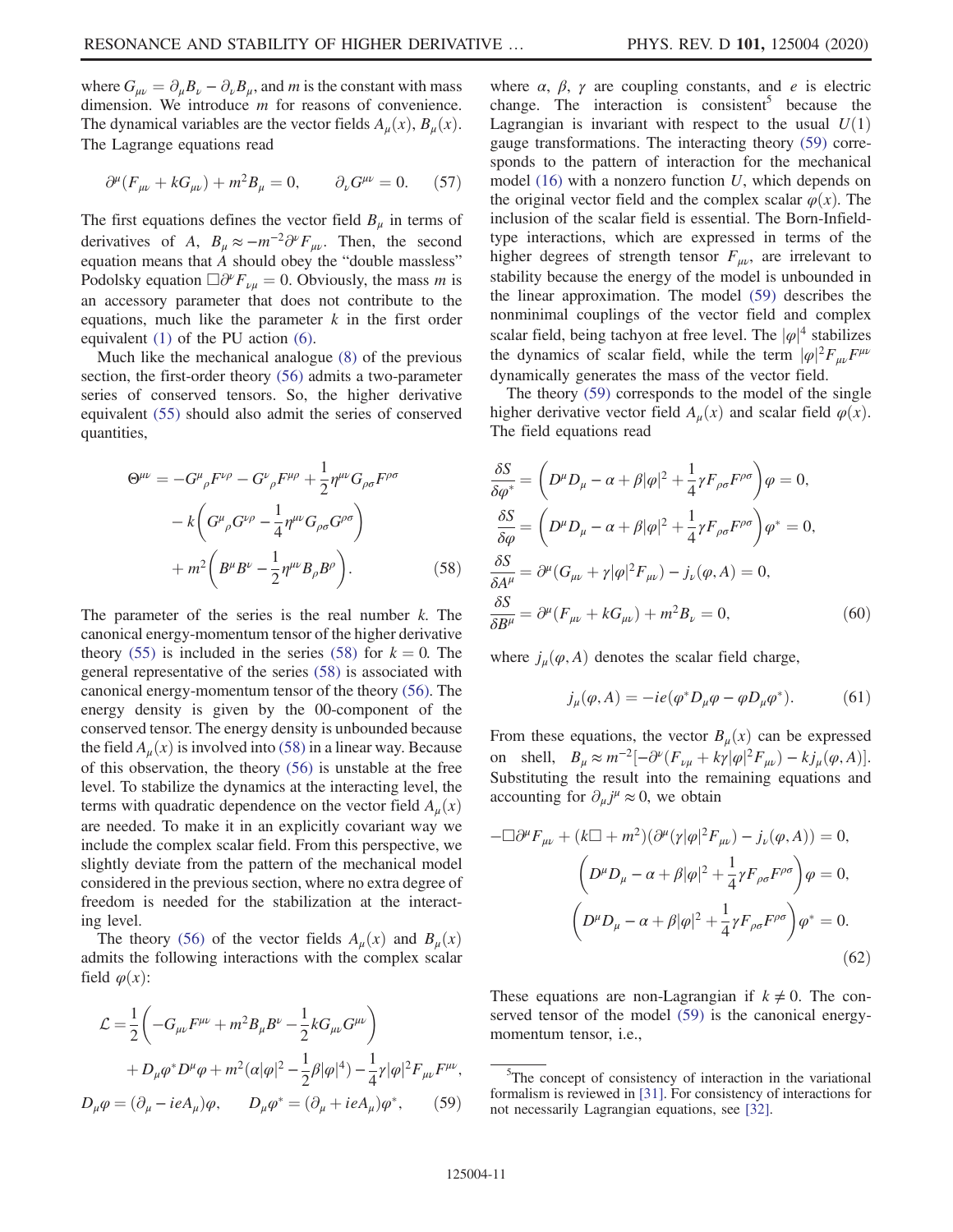$$
\Theta^{\mu\nu} = -G^{\mu}{}_{\rho}F^{\nu\rho} - G^{\nu}{}_{\rho}F^{\mu\rho} + \frac{1}{2}\eta^{\mu\nu}G_{\rho\sigma}F^{\rho\sigma} - k\left(G^{\mu}{}_{\rho}G^{\nu\rho}\right)
$$

$$
-\frac{1}{4}\eta^{\mu\nu}G_{\rho\sigma}G^{\rho\sigma}\right) + m^{2}\left(B^{\mu}B^{\nu} - \frac{1}{2}\eta^{\mu\nu}B_{\rho}B^{\rho}\right)
$$

$$
-\gamma|\varphi|^{2}\left(F^{\mu}{}_{\rho}F^{\nu\rho} - \frac{1}{4}\eta^{\mu\nu}F_{\rho\sigma}F^{\rho\sigma}\right)
$$

$$
+ D^{\mu}\varphi^{*}D^{\nu}\varphi + D^{\nu}\varphi^{*}D^{\mu}\varphi
$$

$$
-\eta^{\mu\nu}D^{\rho}\varphi^{*}D_{\rho}\varphi - \alpha m^{2}|\varphi|^{2} + \frac{1}{2}\beta m^{2}|\varphi|^{4}.
$$
(63)

The conserved tensor of the model [\(62\)](#page-10-2) is deduced from the expression above by expressing the auxiliary field  $B_u(x)$  in terms of the derivatives of  $A<sub>u</sub>(x)$  on shell.

<span id="page-11-1"></span>Consider the issue of stability of the theory [\(62\)](#page-10-2). The model has a nonzero stationary solution,

$$
A_{\mu}(x) = 0, \qquad \varphi(x) = e^{i\theta} \sqrt{\frac{\alpha}{\beta}}, \tag{64}
$$

<span id="page-11-0"></span>where  $\theta$  is the angle of the vacuum, and  $\alpha$ ,  $\beta$  are interaction parameters. In the vicinity of this solution, the conserved tensor [\(63\)](#page-10-3) reads

$$
\Theta^{\mu\nu} = -G^{\mu}{}_{\rho}F^{\nu\rho} - G^{\nu}{}_{\rho}F^{\mu\rho} + \frac{1}{2}\eta^{\mu\nu}G_{\rho\sigma}F^{\rho\sigma} - k\left(G^{\mu}{}_{\rho}G^{\nu\rho}\right)
$$

$$
-\frac{1}{4}\eta^{\mu\nu}G_{\rho\sigma}G^{\rho\sigma}\right) + m^{2}\left(B^{\mu}B^{\nu} - \frac{1}{2}\eta^{\mu\nu}B_{\rho}B^{\rho}\right) - \frac{\gamma\alpha}{\beta}
$$

$$
\times\left(F^{\mu}{}_{\rho}F^{\nu\rho} - \frac{1}{4}\eta^{\mu\nu}F_{\rho\sigma}F^{\rho\sigma}\right) + \partial^{\mu}\phi^{*}\partial^{\nu}\phi + \partial^{\nu}\phi^{*}\partial^{\mu}\phi
$$

$$
-\eta^{\mu\nu}\partial^{\phi}\phi^{*}\partial_{\rho}\phi + \alpha m^{2}(e^{i\theta}\phi + e^{-i\theta}\phi^{*})^{2}, \qquad (65)
$$

where  $\phi(x) = \phi(x) - e^{i\theta} \sqrt{\alpha/\beta}$  is the scalar field fluctuation and  $B = \partial^{\mu} F$ . The 00-component of the contuation, and  $B_{\mu} = \partial^{\nu} F_{\mu\nu}$ . The 00-component of the con-served tensor [\(65\)](#page-11-0) reads

$$
\Theta^{00} = G^i F^i + G^{ij} F^{ij} + \frac{\gamma \alpha}{2\beta} (F^i F^i + F^{ij} F^{ij}) + \frac{k}{2} (G^i G^i
$$
  
+ 
$$
G^{ij} G^{ij}) + \frac{1}{2} m^2 (B^0 B^0 + B^i B^i) + \partial^0 \phi^* \partial^0 \phi
$$
  
+ 
$$
\partial^i \phi^* \partial^i \phi + \alpha m^2 (e^{i\theta} \phi + e^{-i\theta} \phi^*)^2,
$$
 (66)

<span id="page-11-2"></span>where  $F^i = F^{0i}$ ,  $G^i = G^{0i}$ . The summation over the repeated index  $i \neq i-1$  and  $d-1$  is implied. The quadratic repeated index  $i, j = 1, ..., d - 1$  is implied. The quadratic form  $\Theta^{00}$  is positive definite if

$$
\frac{k\gamma\alpha}{\beta} - 1 > 0. \tag{67}
$$

In this range of the coupling parameters  $\alpha$ ,  $\beta$ ,  $\gamma$ , the interacting theory of small fluctuations in the vicinity of stationary solution [\(64\)](#page-11-1) is stable. We note that for the stable interactions the parameter  $k$  should be strictly positive, so the higher derivative theory [\(62\)](#page-10-2) is inevitably non-Lagrangian at interacting level.

<span id="page-11-3"></span>Let us discuss the dynamics of the stable theory [\(62\)](#page-10-2), [\(67\)](#page-11-2). The linearization of equations of motion [\(62\)](#page-10-2) in the vicinity of stationary solution [\(64\)](#page-11-1) takes the following form:

$$
\left( \left( \frac{k\gamma\alpha}{\beta} - 1 \right) \Box + m^2 \frac{\alpha}{\beta} \right) \partial^{\nu} F_{\nu\mu} = 0,
$$
  
 
$$
\Box \phi + \alpha m^2 (\phi + e^{2i\theta} \phi^*) = 0.
$$
 (68)

In the sector of vector fields, we have the usual Podolsky theory without a resonance. The spectrum of the mass of the vector field theory includes the massless state, and the massive state with the mass  $m\sqrt{\alpha/(k\alpha\gamma-\beta)}$ .<br>This theory is stable and unitary at free level: see This theory is stable and unitary at free level; see in [\[22\]](#page-13-11). The complex scalar field is decomposed into two real components  $\phi^+ = e^{-i\theta}\phi + e^{i\theta}\phi^*$  and  $\phi^- =$  $i(e^{-i\theta}\phi - e^{i\theta}\phi^*)$ . The scalars enjoy the Klein-Gordon and d'Alembert equations, respectively,

$$
(\Box + 2\alpha m^2)\phi^+ = 0,
$$
  

$$
\Box \phi^- = 0.
$$
 (69)

The mass of the first field is  $\sqrt{2\alpha}m$ , while the second one is massless. Summarizing all the above, we conclude that the solutions of the Eq. [\(68\)](#page-11-3) transform under the unitary representation of the Poincaré group. The set of subrepresentations includes the massive vector and scalar, and massless vector and scalar. The role of the scalar field is seen from comparison of Eqs. [\(62\)](#page-10-2) and [\(68\)](#page-11-3). The nonzero value of the scalar field  $\varphi$  generates the mass term for the vector field. The similar mechanism is served by the Higgs field in the standard model. With this regard, the above method of construction of stable interactions in the higher derivative field theories with resonance can be viewed as the Higgs-like mechanism.

Let us comment on the "Higgs mechanism" of stabilizing the higher derivative dynamics from slightly different point of view, being unrelated to the existence of the resonant solutions. It is a common wisdom that the PU oscillator with nondegenerate frequency spectrum is equivalent to the system of free harmonic oscillators. The canonical Ostrogradski's energy of the PU action includes the energies of these oscillators with the opposite signs. This corresponds to the canonical energy of the first order action, being a combination of harmonic oscillators with the alternating signs. A corresponding Lagrangian admits the interaction vertices such that the corresponding energy has a local minimum, so the dynamics is stable in the vicinity of this shifted equilibrium point. The Lagrangian reads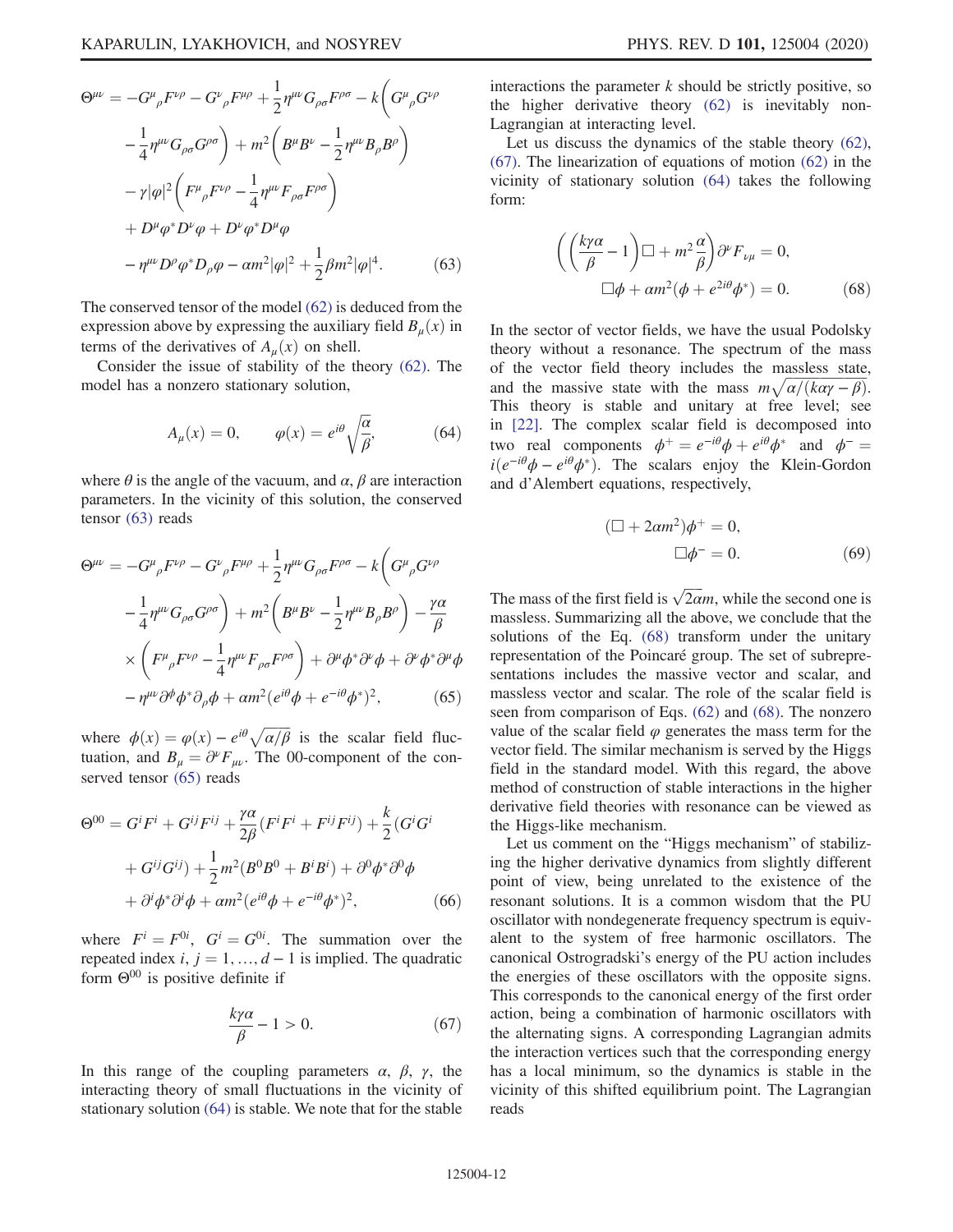$$
L = m\left(\frac{1}{2}(\dot{x}^2 - \omega_x^2 x^2) - \frac{1}{2}(\dot{y}^2 - \omega_y^2 y^2) + \frac{1}{2}(\dot{z}^2 + \omega_z^2 z^2) - \frac{1}{4}\alpha\omega_z^2 z^4 + \frac{1}{2}\beta z^2(\dot{y}^2 - \omega_y^2 y^2)\right),
$$
(70)

where  $\omega_x$ ,  $\omega_y$ ,  $\omega_z$  are the frequencies,  $\omega_x \neq \omega_y$ , and  $\alpha$ ,  $\beta > 0$  are the coupling constants. The variables x, y can be thought of as the degrees of freedom of the original PU oscillator, while z can be viewed as the "Higgs mode." Upon inclusion of the interaction, the equilibrium position shifts to the point  $x$ ,  $y = 0$ ,  $z = \sqrt{1/\alpha}$ . If  $\beta/\alpha > 1$ , the energy is positive in the vicinity of the equilibrium position. This indicates the stability in the vicinity of the equilibrium. Once the frequency spectrum is nondegenerate, the PU equations admit globally stable interactions [\[22\]](#page-13-11) unlike the degenerate case, while the Higgs-like mechanism results in the local stability in both cases.

## VI. HIGHER DERIVATIVE YANG-MILLS THEORY

<span id="page-12-0"></span>In the previous section we considered a mechanism for including the stable interaction in the Abelian higher derivative gauge theory. The key tool for doing that is the series of equivalent actions [\(56\)](#page-9-3) without higher derivatives involving the parameter  $k$  which does not contribute to the equations at free level. The action [\(56\)](#page-9-3) admits inclusion of k-dependent stable interaction [\(59\)](#page-10-1) such that the auxiliary fields  $B$  can be still excluded on shell. This leads to the field equations with stable interactions, though the vertices are not Lagrangian in the higher derivative picture. This mechanism admits, to some extent, a non-Abelian extension. At the level of the first order action [\(59\)](#page-10-1), the non-Abelian generalization is obvious,

<span id="page-12-1"></span>
$$
\mathcal{L} = \frac{1}{2} \left( -G_{\mu\nu}^a F^{a\mu\nu} + m^2 B_{\mu}^a B^{a\mu} - \frac{1}{2} k G_{\mu\nu}^a G^{a\mu\nu} \right) \n+ \frac{1}{2} \left( D_{\mu} \varphi^a D^{\mu} \varphi^a + m^2 \left( \alpha \varphi^a \varphi^a - \frac{1}{2} \beta |\varphi^a \varphi^a|^2 \right) \right) \n- \frac{1}{4} \gamma \varphi^a \varphi^a F_{\mu\nu}^b F^{b\mu\nu}.
$$
\n(71)

Here, all the scalars and vectors take values in Lie algebra of a certain semisimple Lie group of dimension  $r$ ,  $a = 1, \ldots, r$ . The tensor F denotes the Yang-Mills strength tensor of the field A. The tensors G is the field strength of the vector field B,  $G_{\mu\nu} = D_{\mu}B_{\nu} - D_{\nu}B_{\mu}$ . The Yang-Mills covariant derivative is  $D = \partial + A$ . The Lagrangian is invariant with respect to the Yang-Mills gauge symmetry transformation. The vector multiplet A transforms as connection. The vector B and scalar  $\varphi$  transform as tensors. The canonical energy is bounded for the model [\(71\)](#page-12-1) admits a local minimum. The decomposition of Lagrangian in the vicinity of the energy minimum has the same structure as in the Abelian case [\(62\).](#page-10-2) This theory has same stability conditions [\(67\).](#page-11-2) The only subtlety is that the auxiliary field B cannot be explicitly expressed from the equations of motion unlike the Abelian case. This can be done only by perturbation theory with respect to the Yang-Mills coupling constant. Once the auxiliary field  $B$  is expressed from the equations of motion, the non-Lagrangian non-Abelian higher derivative gauge theory, which is stable and unitary.

## VII. CONCLUSION

In this article, we consider the issue of stability in the class of the higher derivative theories of derived type with a resonance. The wave operator of the theory is the square of another lower-order operator. We see that this class of models admits a two-parameter series of conserved quantities. One of the entries of the series is the canonical energy, and another one is a different integral of motion. All the conserved quantities are unbounded. This structure of conserved quantities is consistent with the instability of free model. To stabilize the dynamics of theory at the nonlinear level, the class of interactions is considered such that preserves the selected conserved quantity of the free model. The conserved quantity of the nonlinear theory is bounded from below in the vicinity of the equilibrium due to the interaction. Therefore, the fluctuations are stable in vicinity of the equilibrium. The stable interactions are non-Lagrangian in the higher derivative equations, but the dynamics admit the Hamiltonian formulation. The Hamiltonian is defined by the conserved quantity of the interacting theory. Being bounded from below, the Hamiltonian is not canonically equivalent to any (deformation of the) Ostrogradski one.

The general scheme is illustrated by the PU oscillator of fourth order with coinciding frequencies and by Podolsky electrodynamics with zero mass. Both models are unstable at the free level, but they can be stabilized by an appropriate interaction. Explicit examples are provided of the stable interactions. The Hamiltonian form of dynamics and size of the stability island are found in the case of the PU oscillator model. The Hamiltonian and Poisson bracket are explicitly derived for the model with interaction, and the Hamiltonian is locally bounded. The PU oscillator dynamics with stabile interactions are also described in the original set of variables. In the Podolsky theory, the Higgs field, being the charged scalar, is introduced to explicitly preserve gauge invariance. The interacting model is a theory of higher derivative vector field nonminimally coupled to the charged scalar. The Higgs field has nonzero value at the minimum of energy. The theory of small fluctuations in the vicinity of the energy minimum has a nondegenerate spectrum of mass. The model with nondegenerate mass spectrum is shown to be stable and unitary.

The proposed procedure of inclusion of stable interactions seems admitting further applications. It is consistent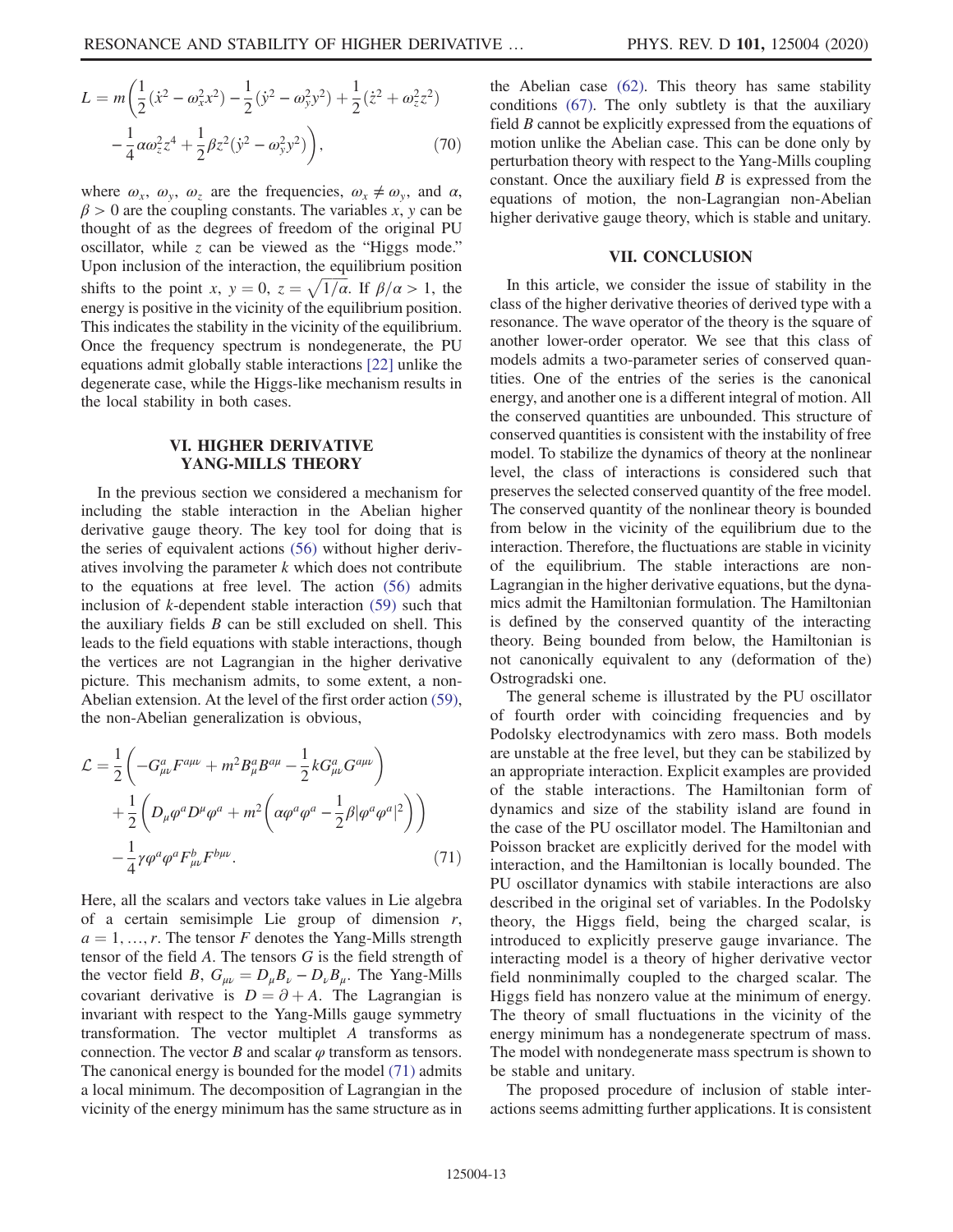with the non-Abelian gauge symmetry, and it can be used in the theories of PU type without resonance. Among the possible applications, we can mention various higher derivative models of interest, including gravity. The common feature is that these theories are unstable at free and interacting level (except the class of  $f(R)$ -gravity models). The introduction of appropriate set of Higgs-type fields, can, in principle, stabilize the dynamics of the theory as we have seen in this article.

### ACKNOWLEDGMENTS

We thank A. A. Sharapov for discussions on various issues addressed in this work. The work of D. S. Kaparulin is supported by the Russian Science Foundation Grant No. 18- 72-10123 in association with the Lebedev Physical Institute of RAS. S. L. Lyakhovich is benefited from a government task of the Ministry of Science and Higher Education of the Russian Federation, Project No. 0721- 2020-0033.

- <span id="page-13-0"></span>[1] A. Pais and G. E. Uhlenbeck, On field theories with nonlocalized action, Phys. Rev. 79[, 145 \(1950\).](https://doi.org/10.1103/PhysRev.79.145)
- <span id="page-13-1"></span>[2] V. A. Abakumova, D. S. Kaparulin, and S. L. Lyakhovich, Multi-Hamiltonian formulations and stability of higherderivative extensions of 3d Chern-Simons, [Eur. Phys.](https://doi.org/10.1140/epjc/s10052-018-5601-y) J. C 78[, 115 \(2018\).](https://doi.org/10.1140/epjc/s10052-018-5601-y)
- <span id="page-13-2"></span>[3] B. Podolsky, A generalized electrodynamics. Part I—nonquantum, Phys. Rev. 62[, 68 \(1942\)](https://doi.org/10.1103/PhysRev.62.68).
- <span id="page-13-3"></span>[4] H. Lu, Yi Pang, and C. N. Pope, Conformal gravity and extensions of critical gravity, [Phys. Rev. D](https://doi.org/10.1103/PhysRevD.84.064001) 84, 064001 [\(2011\).](https://doi.org/10.1103/PhysRevD.84.064001)
- [5] H. Lu, Yi Pang, and C. N. Pope, Black holes in sixdimensional conformal gravity, [Phys. Rev. D](https://doi.org/10.1103/PhysRevD.87.104013) 87, 104013  $(2013)$ .
- <span id="page-13-4"></span>[6] S. Deser and R. Jackiw, Higher derivative Chern-Simons extensions, [Phys. Lett. B](https://doi.org/10.1016/S0370-2693(99)00216-6) 451, 73 (1999).
- <span id="page-13-5"></span>[7] E. T. Tomboulis, Renormalization and unitarity in higher derivative and nonlocal gravity theories, [Mod. Phys. Lett. A](https://doi.org/10.1142/S0217732315400052) 30[, 1540005 \(2015\).](https://doi.org/10.1142/S0217732315400052)
- <span id="page-13-15"></span>[8] A. V. Smilga, Classical and quantum dynamics of higherderivative systems, [Int. J. Mod. Phys. A](https://doi.org/10.1142/S0217751X17300253) 32, 1730025 [\(2017\).](https://doi.org/10.1142/S0217751X17300253)
- [9] G. W. Gibbons, C. N. Pope, and S. Solodukhin, Higher derivative scalar quantum field theory in curved spacetime, Phys. Rev. D 100[, 105008 \(2019\)](https://doi.org/10.1103/PhysRevD.100.105008).
- [10] M. Cvetic, G. W. Gibbons, C. N. Pope, and B. F. Whiting, Positive energy functional for massless scalars in rotating STU black hole backgrounds, [arXiv:1912](https://arXiv.org/abs/1912.08988) [.08988.](https://arXiv.org/abs/1912.08988)
- <span id="page-13-6"></span>[11] C. M. Bender and P. D. Mannheim, No-Ghost Theorem for the Fourth-Order Derivative Pais-Uhlenbeck Oscillator Model, Phys. Rev. Lett. 100[, 110402 \(2008\)](https://doi.org/10.1103/PhysRevLett.100.110402).
- [12] C. M. Bender, Giving up the ghost, [J. Phys. A](https://doi.org/10.1088/1751-8113/41/30/304018) 41, 304018 [\(2008\).](https://doi.org/10.1088/1751-8113/41/30/304018)
- [13] A. Mostafazadeh, A Hamiltonian formulation of the Pais-Uhlenbeck oscillator that yields a stable and unitary quantum system, [Phys. Lett. A](https://doi.org/10.1016/j.physleta.2010.10.050) 375, 93 (2010).
- <span id="page-13-7"></span>[14] K. Bolonek and P. Kosinski, Hamiltonian structures for Pais-Uhlenbeck oscillator, Acta Phys. Pol. B 36, 2115 (2005), [https://www.actaphys.uj.edu.pl/fulltext?series=Reg&](https://www.actaphys.uj.edu.pl/fulltext?series=Reg&vol=36&page=2115) [vol=36&page=2115.](https://www.actaphys.uj.edu.pl/fulltext?series=Reg&vol=36&page=2115)
- [15] E. V. Damaskinsky and M. A. Sokolov, Remarks on quantization of Pais-Uhlenbeck oscillators, [J. Phys. A](https://doi.org/10.1088/0305-4470/39/33/017) 39, 10499 [\(2006\).](https://doi.org/10.1088/0305-4470/39/33/017)
- <span id="page-13-8"></span>[16] A. V. Smilga, Benign vs malicious ghosts in higherderivative theories, Nucl. Phys. B706[, 598 \(2005\).](https://doi.org/10.1016/j.nuclphysb.2004.10.037)
- [17] A. V. Smilga, Comments on the dynamics of the Pais-Uhlenbeck oscillator, SIGMA 5[, 017 \(2009\)](https://doi.org/10.3842/SIGMA.2009.017).
- [18] M. Pavsic, Pais-Uhlenbeck oscillator and negative energies, [Int. J. Geom. Methhods Mod. Phys.](https://doi.org/10.1142/S0219887816300154) 13, 1630015 (2016).
- [19] M. Avendaco-Camacho, J.A. Vallejo, and Y. Vorobiev, A. perturbation theory approach to the stability of the Pais-Uhlenbeck oscillator,[J.Math. Phys. \(N.Y.\)](https://doi.org/10.1063/1.5000382) 58, 093501 (2017).
- <span id="page-13-9"></span>[20] N. Boulanger, F. Buisseret, F. Dierick, and O. White, Higher-derivative harmonic oscillators: Stability of classical dynamics and adiabatic invariants, [Eur. Phys. J. C](https://doi.org/10.1140/epjc/s10052-019-6569-y) 79, 60 [\(2019\).](https://doi.org/10.1140/epjc/s10052-019-6569-y)
- <span id="page-13-10"></span>[21] A. Salvio, Metastability in quadratic gravity, [Phys. Rev. D](https://doi.org/10.1103/PhysRevD.99.103507) 99[, 103507 \(2019\).](https://doi.org/10.1103/PhysRevD.99.103507)
- <span id="page-13-11"></span>[22] D. S. Kaparulin, S. L. Lyakhovich, and A. A. Sharapov, Classical and quantum stability of higher-derivative dynamics, [Eur. Phys. J. C](https://doi.org/10.1140/epjc/s10052-014-3072-3) 74, 3072 (2014).
- <span id="page-13-13"></span>[23] D. S. Kaparulin, I. Yu. Karataeva, and S. L. Lyakhovich, Higher derivative extensions of 3d Chern-Simons models: Conservation laws and stability,[Eur. Phys. J. C](https://doi.org/10.1140/epjc/s10052-015-3790-1)75, 552 (2015).
- <span id="page-13-12"></span>[24] D. S. Kaparulin and S. L. Lyakhovich, Energy and stability of the Pais-Uhlenbeck osciallator, Proceedings of the XXXIII Workshop on Geometric Methods in Physics (Springer, New York, 2015), pp. 127–134.
- <span id="page-13-14"></span>[25] D. S. Kaparulin, S. L. Lyakhovich, and A. A. Sharapov, Stable interactions via proper deformations, [J. Phys. A](https://doi.org/10.1088/1751-8113/49/15/155204) 49, [155204 \(2016\).](https://doi.org/10.1088/1751-8113/49/15/155204)
- [26] D. S. Kaparulin, I. Y. Karataeva, and S. L. Lyakhovich, Third order extensions of 3d Chern-Simons interacting to gravity: Hamiltonian formalism and stability, [Nucl. Phys.](https://doi.org/10.1016/j.nuclphysb.2018.08.001) B934[, 634 \(2018\).](https://doi.org/10.1016/j.nuclphysb.2018.08.001)
- [27] V. A. Abakumova, D. S. Kaparulin, and S. L. Lyakhovich, Stable interactions in higher derivative field theories of derived type, Phys. Rev. D 99[, 045020 \(2019\).](https://doi.org/10.1103/PhysRevD.99.045020)
- [28] D. S. Kaparulin and S. L. Lyakhovich, On stability of nonlinear oscillator with higher derivatives, [Russ. Phys. J.](https://doi.org/10.1007/s11182-015-0419-7) 57, [1561 \(2015\)](https://doi.org/10.1007/s11182-015-0419-7).